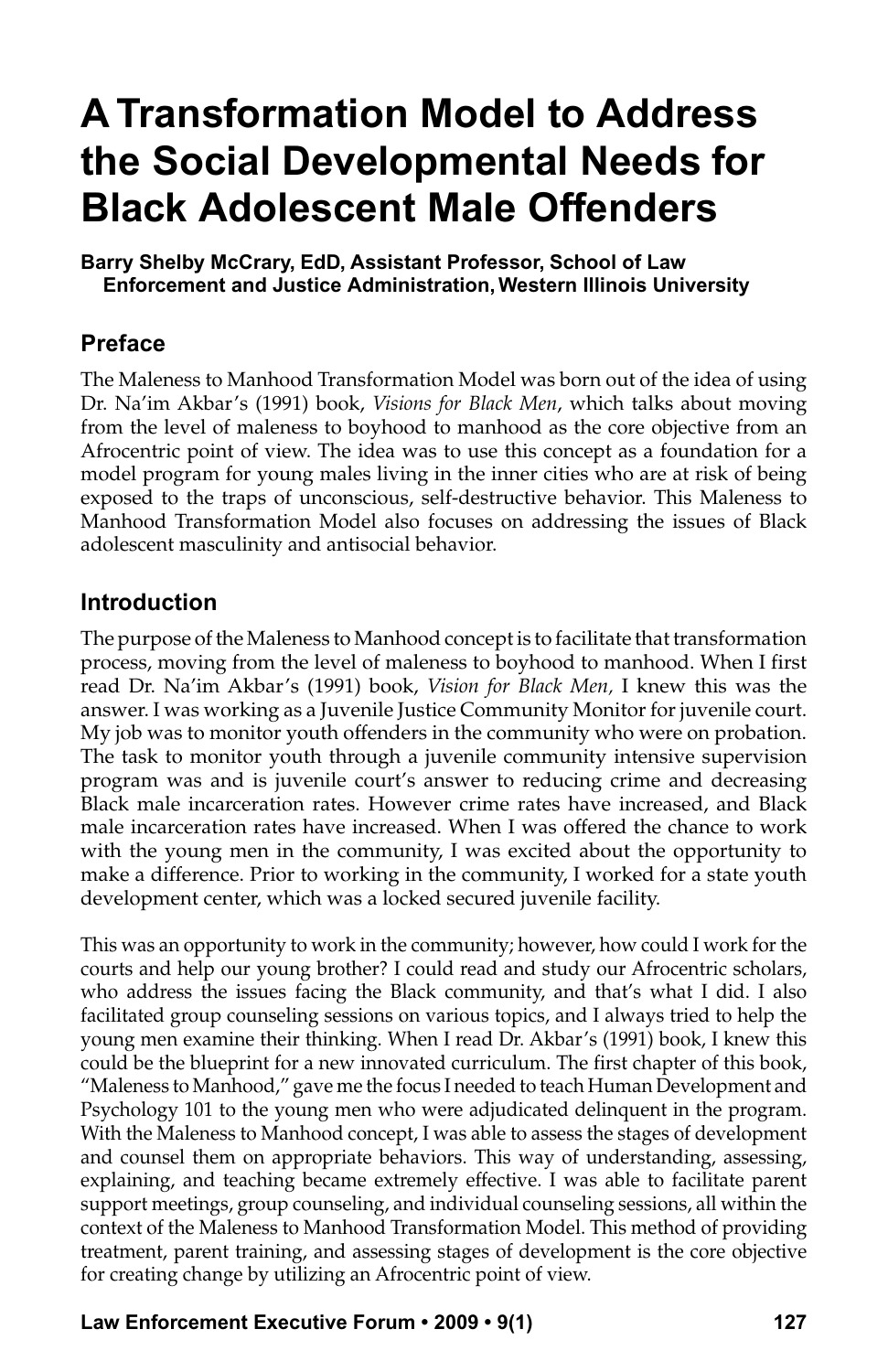### **Figure 1. Dedicated to My Son, Barry S. McCrary Jr.**



*We have tomorrow Bright before us Like a Flame*

*Yesterday A night - gone thing A sun - down name*

*And dawn - today Broad arch above the road we came We march!*

–Langston Hughes (1996)

# **Introduction**

#### **Issues Impacting the Black Community Today**

In my opinion, the most critical public health issue facing the African-American community today is the serious increase in Black adolescent male incarceration. This issue starts with society's negative expectations of Black males, to the inadequate educational system, to little or no employment opportunities, and then to a mentality of hopelessness. Hopelessness, then, translates to violence, which, according to the *Uniform Crime Reports* published by the Federal Bureau of Investigation, translates to homicide, which is the leading cause of death for Black males from ages 15 to 24. The homicide rate for Black males in this age range continues to rise. Firearms are involved in nearly 80% of all the homicides for young Black males. In the inner cities, Blacks accounted for 49.5% of all arrests for violent crimes (e.g., murder, forcible rape, robbery, and aggravated assaults). The odds of becoming a murder victim are less than one in twenty for young Black males living in the cities between the ages of 20 and 29. Over 40% of all jail inmates throughout the nation are Black, and the percentage is rapidly rising.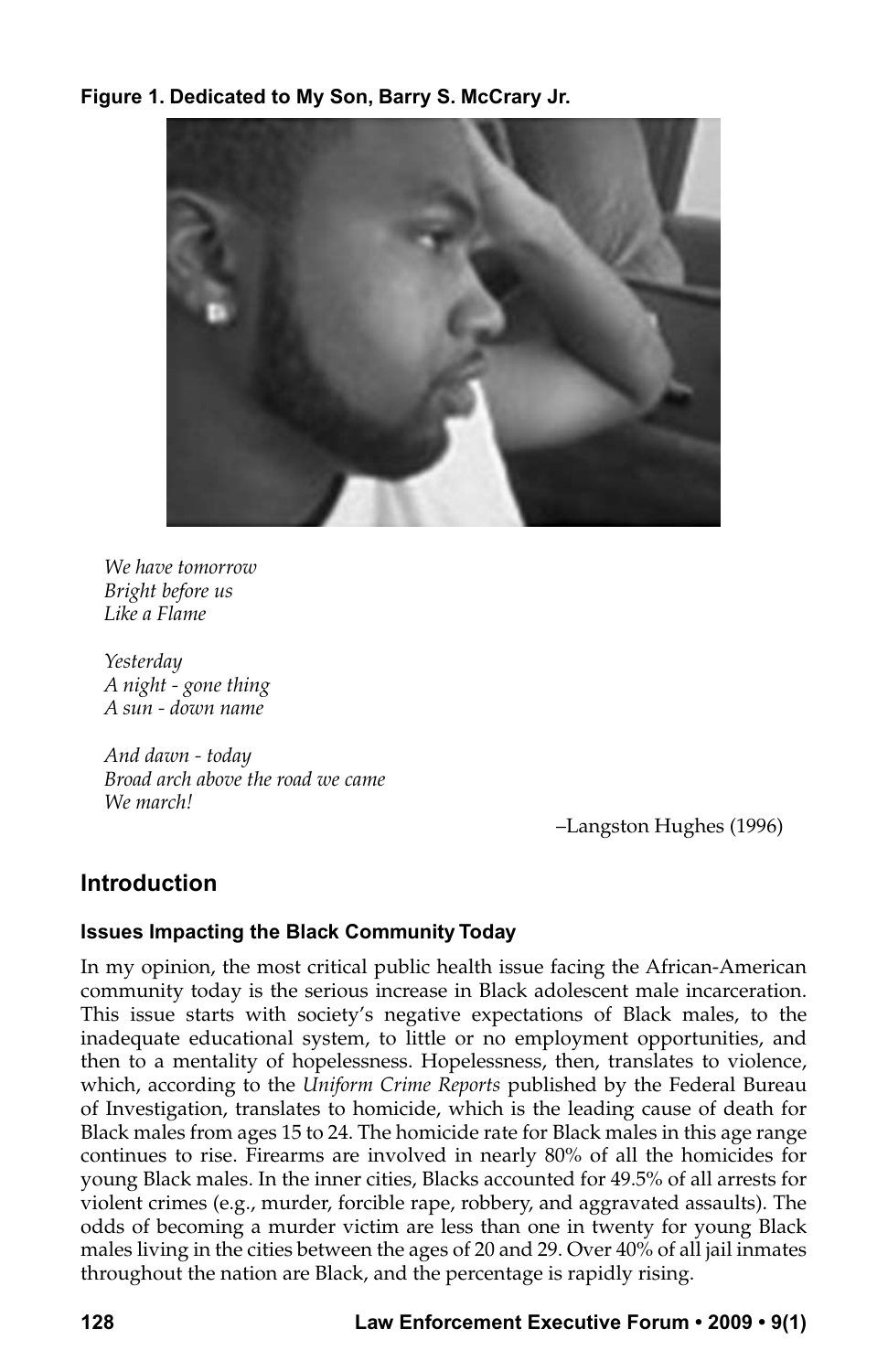Although the statistics are alarming, the implications of the statistics can be misleading and misdirected. To fully understand the cause of Black adolescent criminality in many inner cities today, we must look at what Amos Wilson (1991) offers as a multicausal explanation, the implications of which, if appropriately translated into education, rehabilitative, social and institutional reorganization, will move us beyond blaming to resolving.

To move prevention work forward, systems must legitimize and validate different cultural groups and provide a balance of funding and resources that normally is allocated toward correctional institutions for prevention programming. An example of correctional dollars spent is an inner-city juvenile community-based program in Pittsburgh. The county and state provides \$3.5 million a year for a juvenile offender community-based program to operate; this type of money needs to be available for prevention and community intervention programs as well. It is imperative that the system in control meet the needs of youth from a variety of cultural backgrounds, offering prevention programs to help children cope with, discrimination, prejudice, and oppression, which translates to hopelessness. Wilson (1993) states that unemployment, underemployment, poverty, drugs, poor education, inadequate housing, overcrowding, and the like are tangibly related to Black on Black criminality and violence. While Wilson questions their causal roles, they do reflect the fact that Americans currently possess an inordinate amount of power to defend and extend their economic, psychological, and sociocultural advantages at the expense of African Americans. Black on Black criminality and violence, according to Wilson (1991), represents a quest for power and is an outraged protest against a sense of powerlessness and insignificance. They are protective fetishes used to defend against feelings of helplessness and vulnerability. In my opinion, to deliver effective services, the policymakers must respond to the multicausal explanations and establish policies and procedures that affirm and validate diverse populations through employment practices, access to resources within the community, and through the ideology of diverse populations for solutions.

To begin the process of understanding Black adolescent male violence, the following critical questions must be asked:

- Are Black males frustrated by restrictions placed on their masculine possibilities?
- Is our training for positive manhood inadequate or nonexistent?
- Are Black males confused about what it means to be a man in today's society?
- • Have Black males under oppression accepted an incomplete, distorted, selfdefying, self-destructive definition and expression of masculinity?
- Do Black males feel they are successfully defying authority by expressing their independence and masculine prerogatives?
- • By expressing their independence and masculine prerogatives, are Black males being misled or misdirected into violently attacking and corrosively undermining the peace, stability, and the very viability of the African-American community?
- • Are Black males provoked by their oppressive circumstances into what Wilson (1991) calls a "reactionary masculinity"?
- • Do the current system's policies embrace, validate, and affirm African-American life, its cultural integrity, and its authenticity?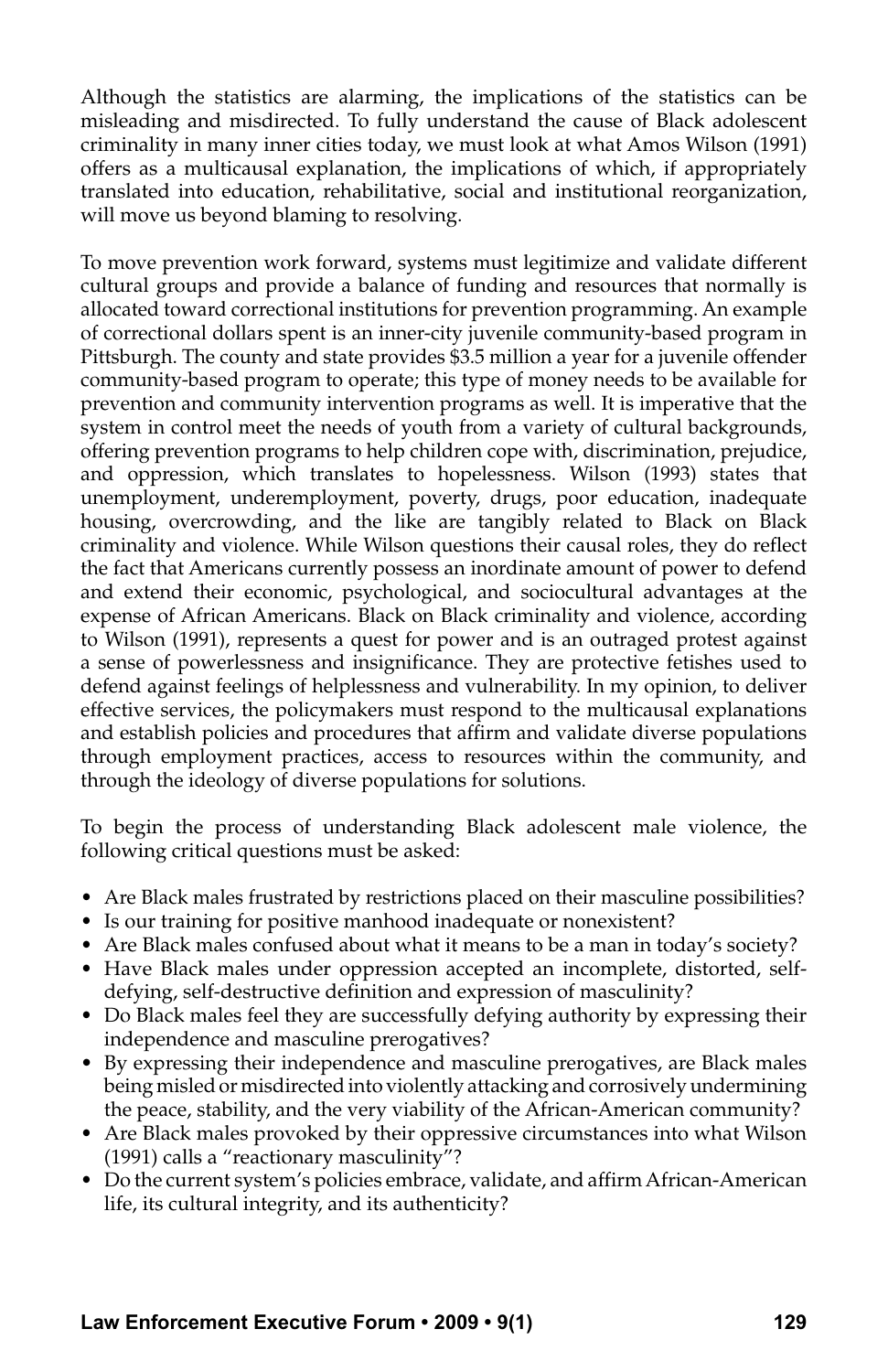## **Figure 2. Problem Solver**



The following are the results of a survey given to youth from various races but predominantly African-American living in the inner city of Pittsburgh, Pennsylvania, to ask them about police interaction. The coding below Figure 3 through Figure 8 represents the following populations: AA – African American, W – White, O – Other, and U – Unknown.

#### **Figure 3. In general, people fear small groups of Black youth who are simply hanging around, laughing and playing rap music.**

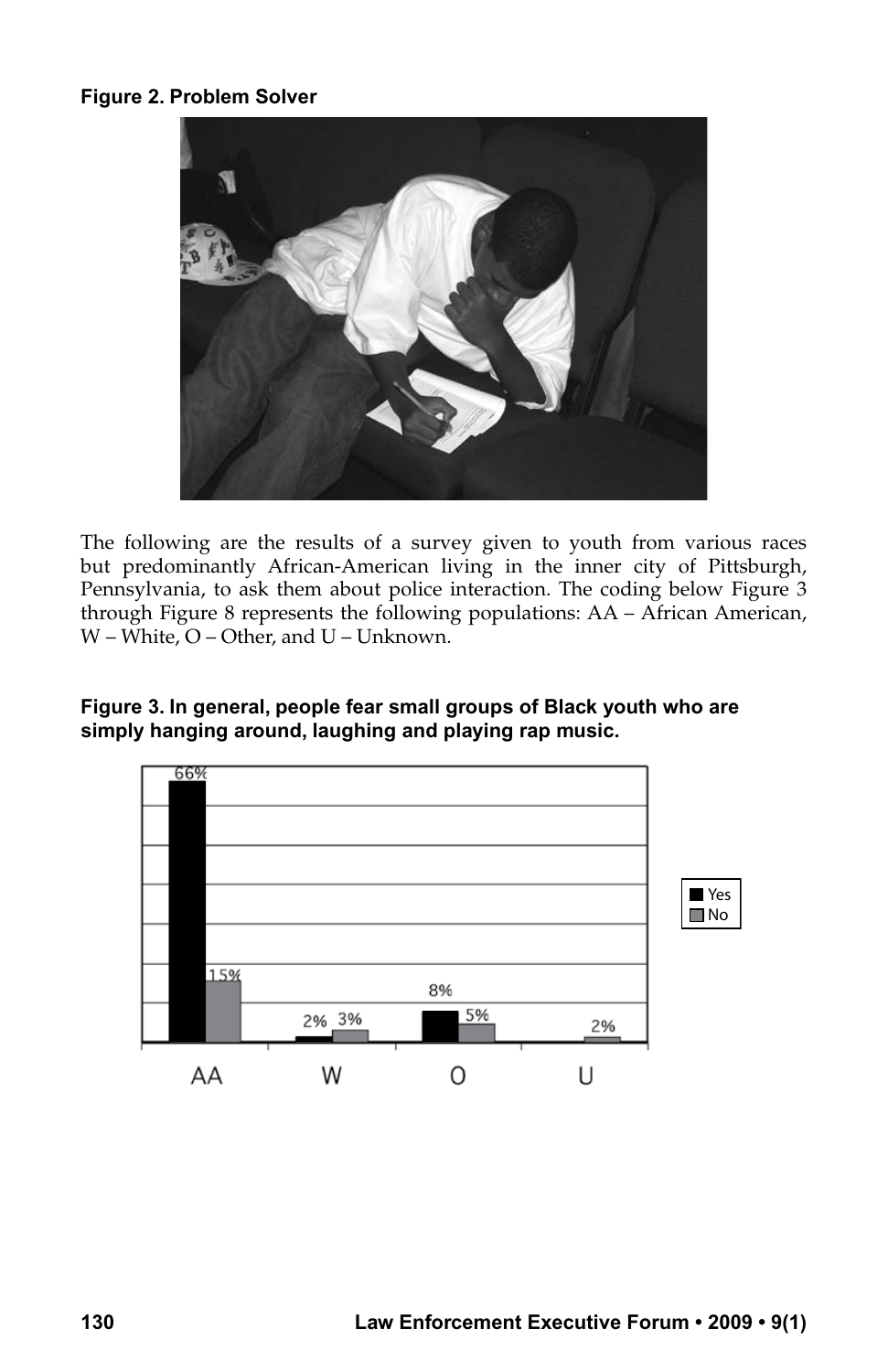**Figure 4. The police will not usually stop me unless I am doing something wrong.**



**Figure 5. The police have always focused their attention on minorities and youth.**

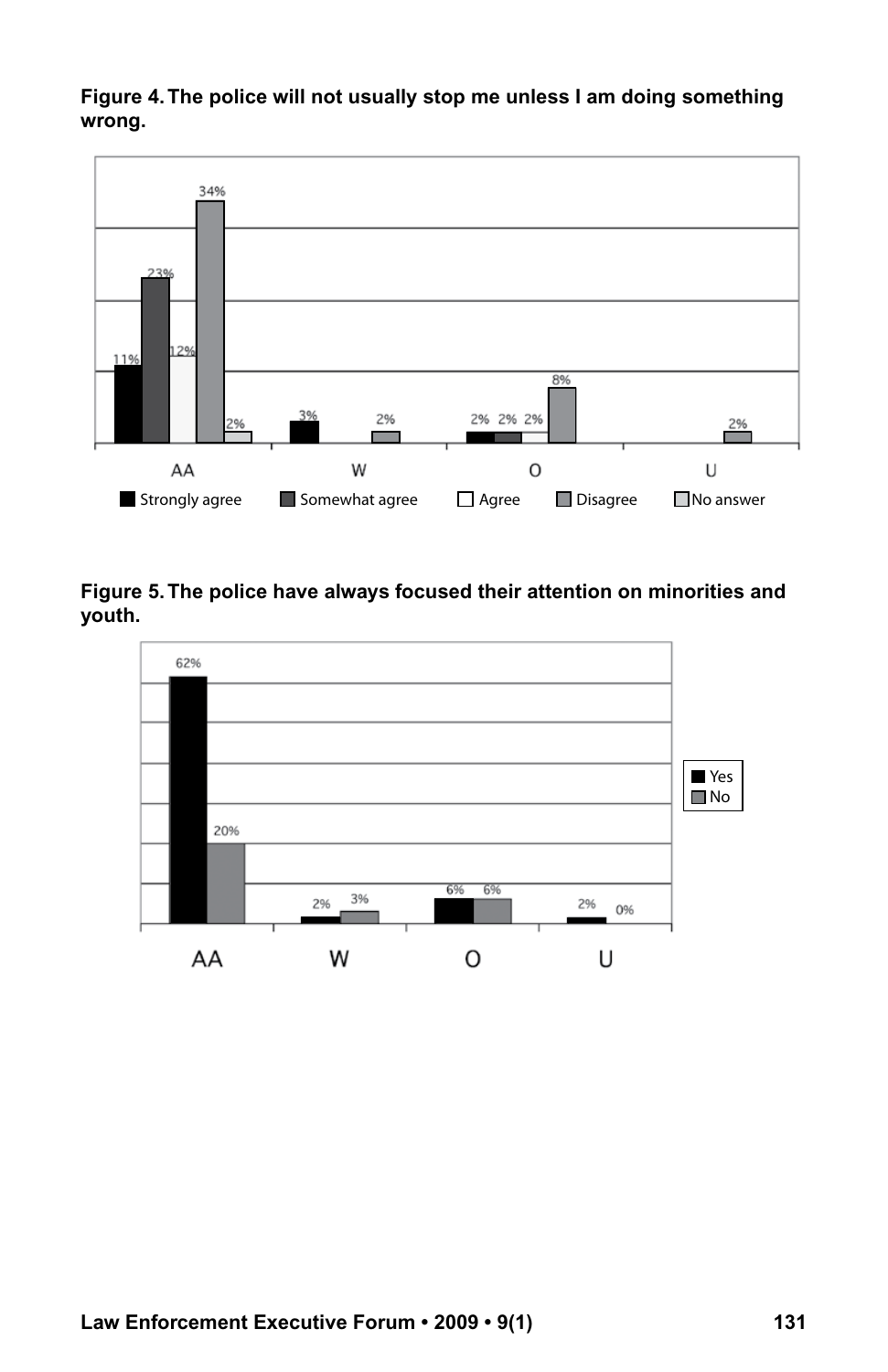**Figure 6. It is OK to carry a firearm for safety when I am out in the community.**



**Figure 7. I feel I can get respect from the police if I give the police respect.**

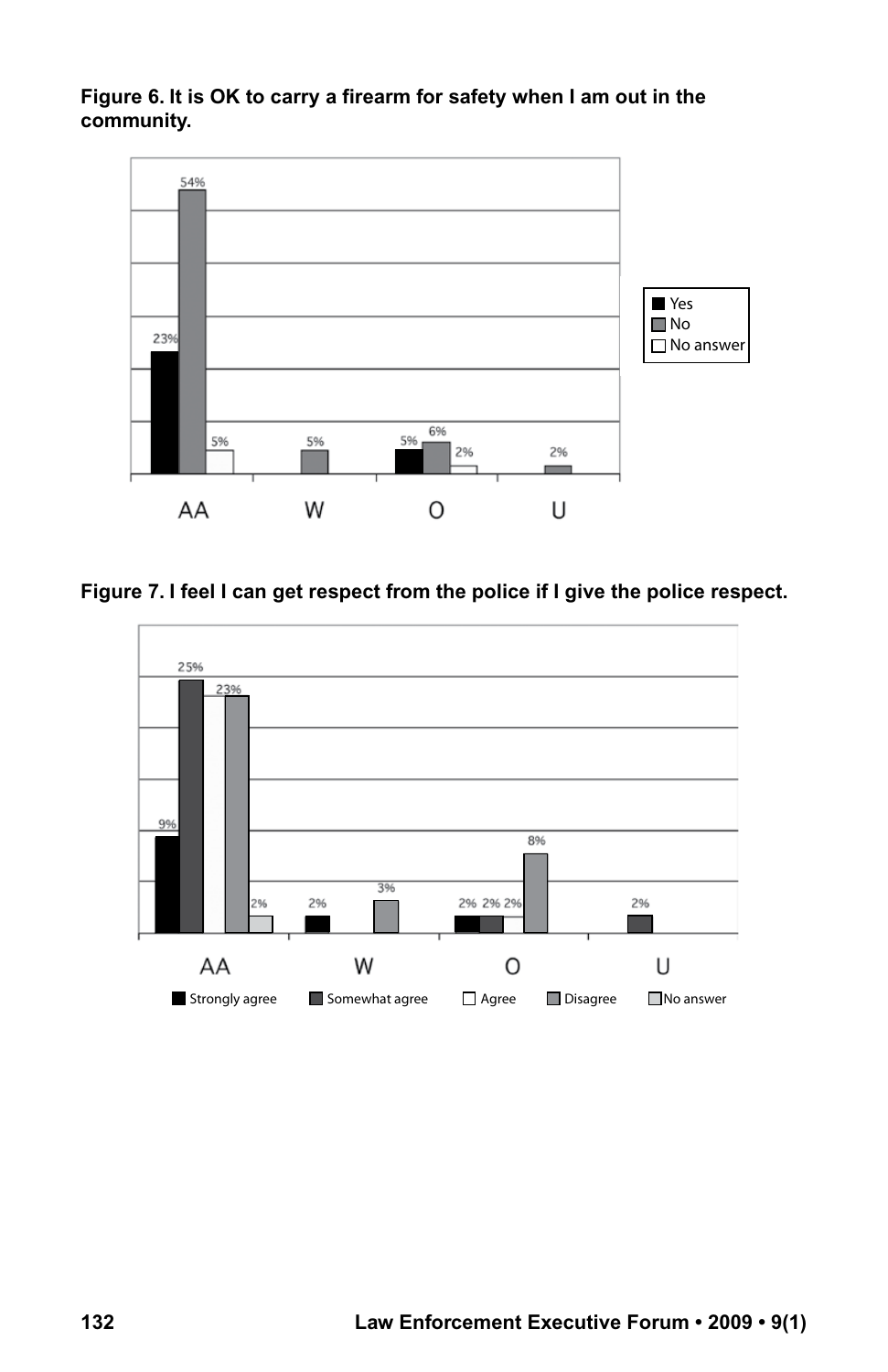



A qualitative research study entitled "Violence and the Masculine Idea" makes the argument that males who do not have power derived from family background, educational achievement, income, social and political connections, or material goods would be more likely to exert a "compulsive" masculinity which could easily result in violent behavior (Toby, 1966, p. 19). This continues to make the argument for the Maleness to Manhood Transformation Model, which would address specific components to decrease the likelihood of Black adolescent males falling prey to an oppressive system.

# **Formulation of the Concept**

Years ago, when I first became employed as a Juvenile Justice Community Monitor for Juvenile Court, one of my duties was to monitor youth offenders in the community who were on probation. This meant that I had to make sure the young men went to school, completed their homework after school, and I had to monitor their behaviors. If any youth violated the program rules, they were given a consequence such as 72 hours in the detention center, community service, extra work at the community center, or they were placed in a residential institution. I was always uncomfortable with the job title, Community Monitor, because it was simply a position to monitor youth offenders in the community who were on probation. But as Community Monitors, my colleagues and I did far more than monitor. We looked for ways to help the young men such as by developing trusting relationships with them, role modeling, and counseling the young men through our personal experiences.

So, the questions we continue to ask are the following:

- What should be the underlying task to facilitate change in adolescent Black males?
- How can we facilitate change, growth, and individual development?
- How can we address the needs of the individual, the community, and the family?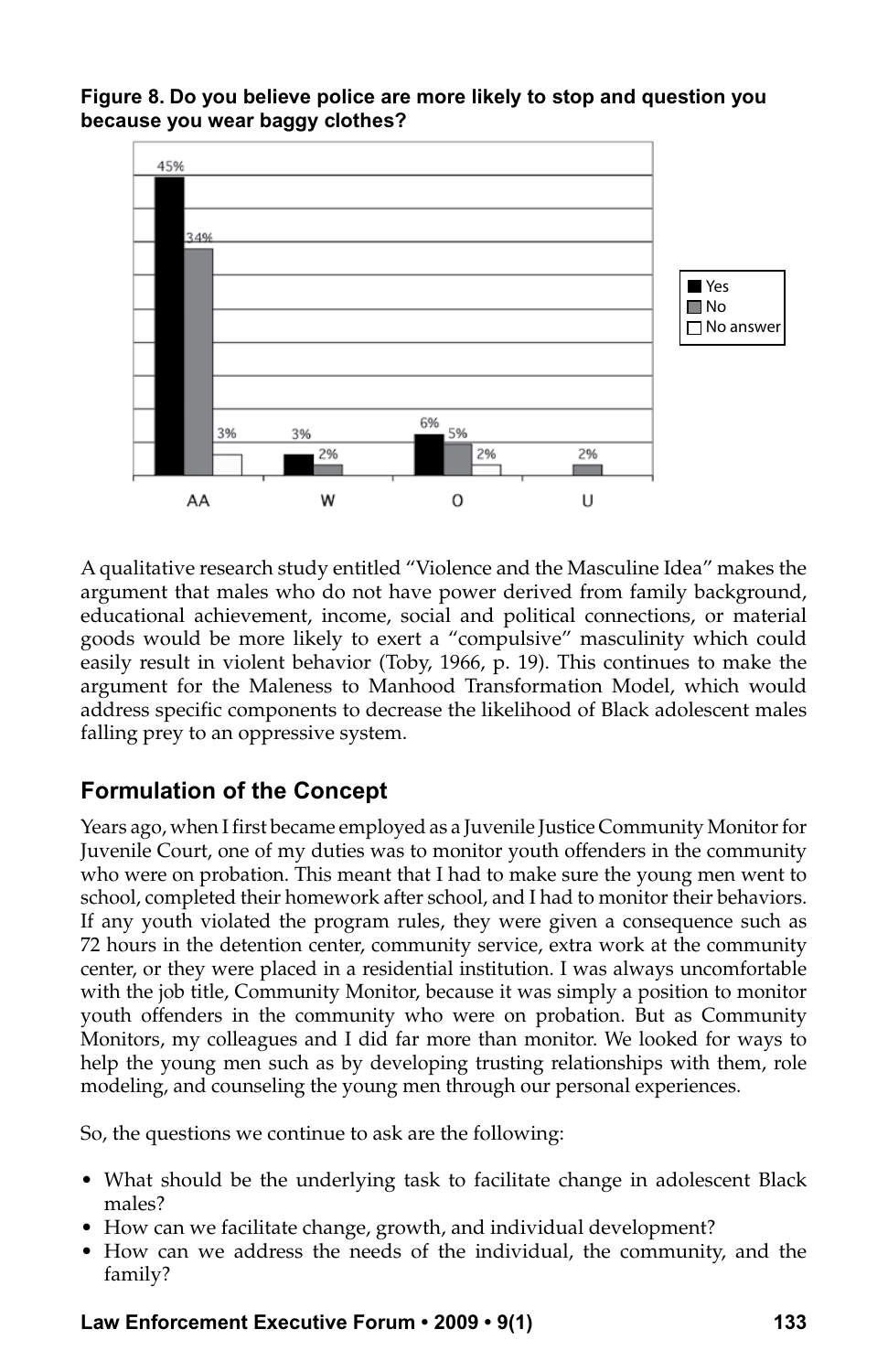- How can we prepare the young men for long-term success?
- How can we work to change unresolved issues surrounding masculinity?
- How can we provide adequate manhood training?



#### **Figure 9**

*Beneath the hat brims haunting me More faithful than a mirror The figuration of my grief The image of my error*

## **Figure 10. Sharing Personal Experience at Maleness to Manhood Meeting**

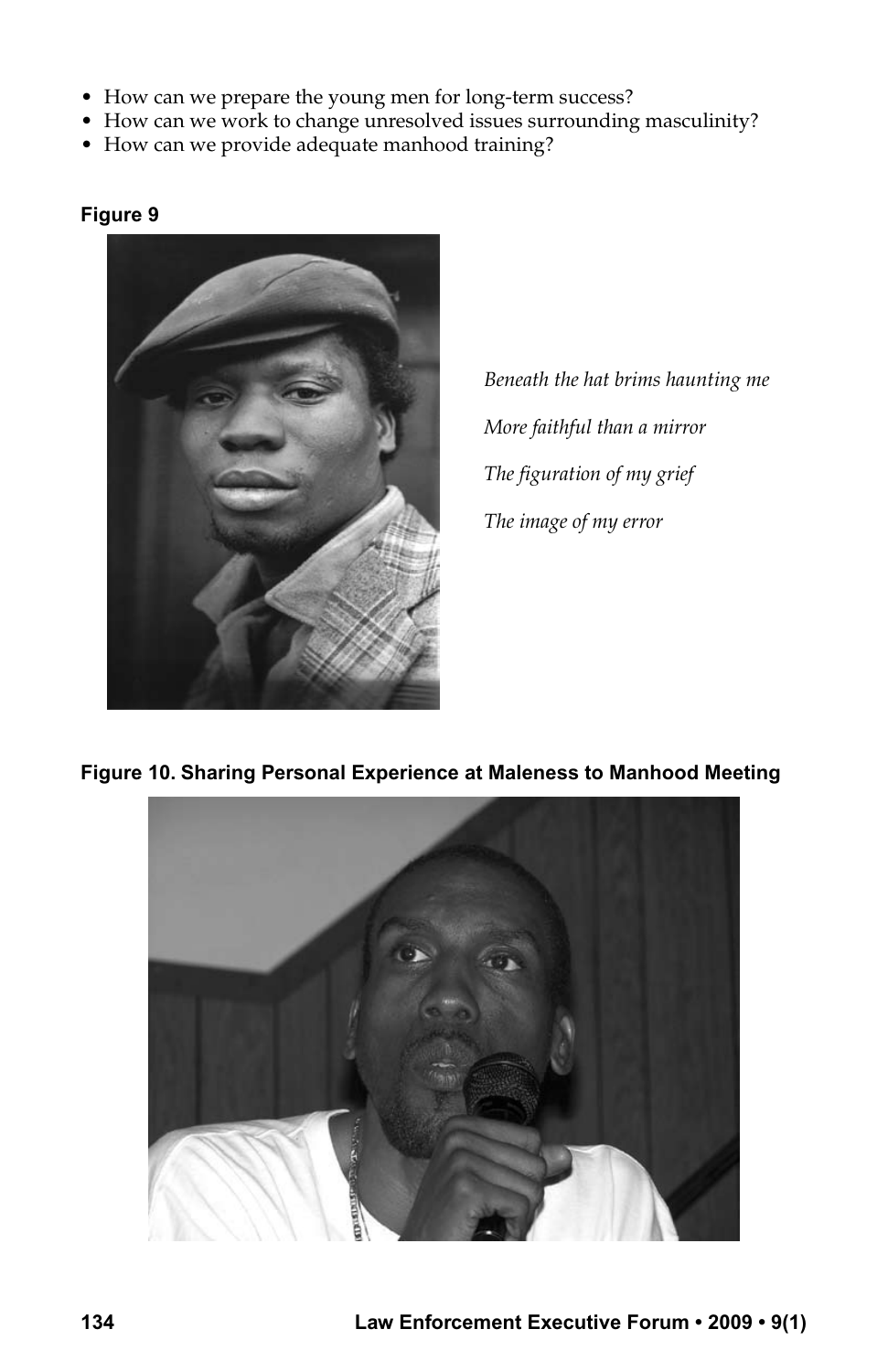These are questions that need to be answered because we know that the answer to reducing crime long-term or decreasing Black male incarceration rates consists of much more than court intervention. So, the challenge and question was and still is how could we develop an approach and theoretical framework to enhance the lives of Black adolescent males living within inner cities? First, I began to read and studied what our leading African-American scholars were saying, such as Dr. Na'im Akbar, Wade Nobles, Haki Madhubuti, Molefi Kete Asante, Amos Wilson, Jawanza Kunjufu, Dr. Carter G. Woodson, Dr. Asa G. Hilliard III, Kobe Kazembe Kalongi Kambon, Eugene Perkins, Paul Hill Jr., La Francis Rodgers-Rose, Drs. Nathan and Julia Hare, Reverend Harold Davis, and many others, to address the issues facing the Black community. We also began to develop a curriculum to facilitate group counseling sessions on various topics which could help the young men examine their thinking. We have been successful with getting the young men involved in community rites of passage programs and other various community activities, but all of these remain limited by the resources available and the inability to address multicausal issues. There needed to be a theoretical framework to address the various concerns that would enable the model to be duplicated with clarity and understanding, and that would also enable parents to implement the model within the home. We believe that this Maleness to Manhood Transformation Model and framework can be used as a solution for the communities to work toward the "It Takes a Village" concept. Akbar's (1991) work seems to be most fitting to address what Amos Wilson (1991) called "reactionary masculinity" (p. 34) for adolescent Black males living in the inner city. With this concept, we were also able to effectively teach human development and introduce a course in psychology to the young men in the community who were struggling with unresolved issues of masculinity. The Maleness to Manhood Transformation Model enables community members to identify stages of development. It is also a way of understanding, assessing, explaining, and teaching human development as organizations facilitate parent meetings, and group and individual counseling sessions, all within the context of this model. This method of providing community intervention, parent training, and stages of development assessment can become the core objective in creating change.



**Figure 11. Maleness to Manhood Meeting**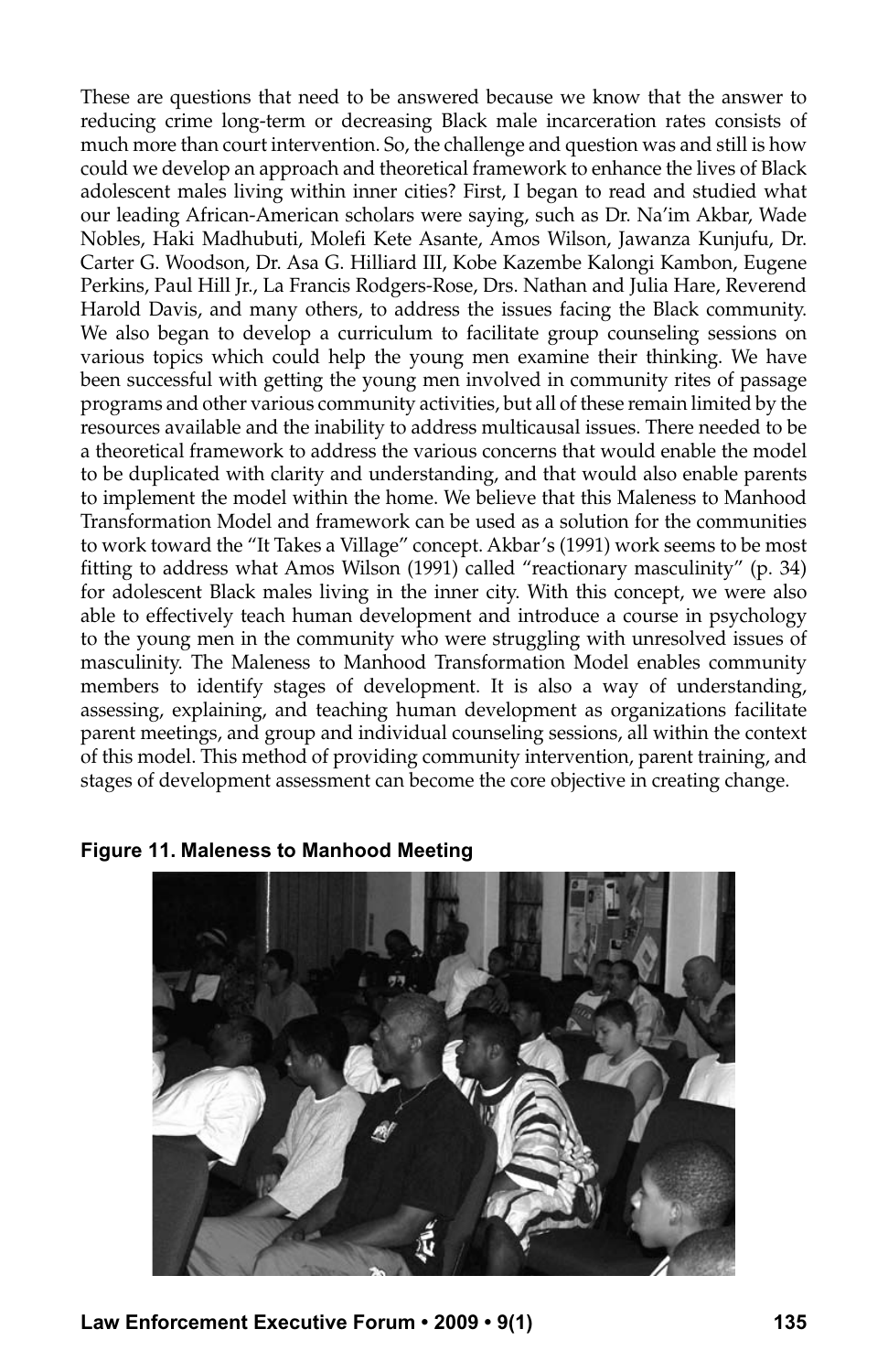# **Stages of Development**

*If a man at the age of 40 thinks the same as he did at the age of 20, he lost 20 years of his life.*

> –Muhammad Ali (Evanzz, 2002)

Figure 12 and Table 1 show stages of development and mentality from birth when one comes into existence as a male, to becoming a boy, and, then, to becoming a man.





#### **Table 1. Movement Determined by Discipline – Mentality**

| • Instincts            | • Development of discipline                       | • Knowledge                            |
|------------------------|---------------------------------------------------|----------------------------------------|
| $\bullet$ Urges        | • Control demanding urges                         | • Accurately evaluate<br>situation     |
| • Desires              | • Become rational                                 |                                        |
| • Feelings             | • Understand order                                | • Concern for others                   |
| • Relief of tension    | • Understand delay is possible                    | • Moral and spiritual<br>consciousness |
| • Appetite             | • Understand the world is orderly and predictable |                                        |
| • Passion for pleasure | • Please others; play the game                    |                                        |
| • Dependency           |                                                   |                                        |
|                        |                                                   |                                        |

# **Historical Framework**

According to Akbar (1994), ancient African minds had reached a significant plateau in human development in the phenomenal Nile Valley civilization. It is important, at least, to understand some of what they achieved so that we can continue beyond the level of their accomplishments. He also states that the classical African civilization offers the best glimpse of a meaningful prototype of effective African life. He goes on to say that the assumptions about the fundamental ontology which we must adopt—that is, to see all beings as fundamentally spiritual—and the ethical standards which must be applied are found in the ruins of what is left of the myths of these civilizations.

Akbar (1994) explains the nature of human development or transformation as the process of becoming better. To become better, individuals must exercise and develop a strong desire, which one is born with, and that they must discipline and control that desire.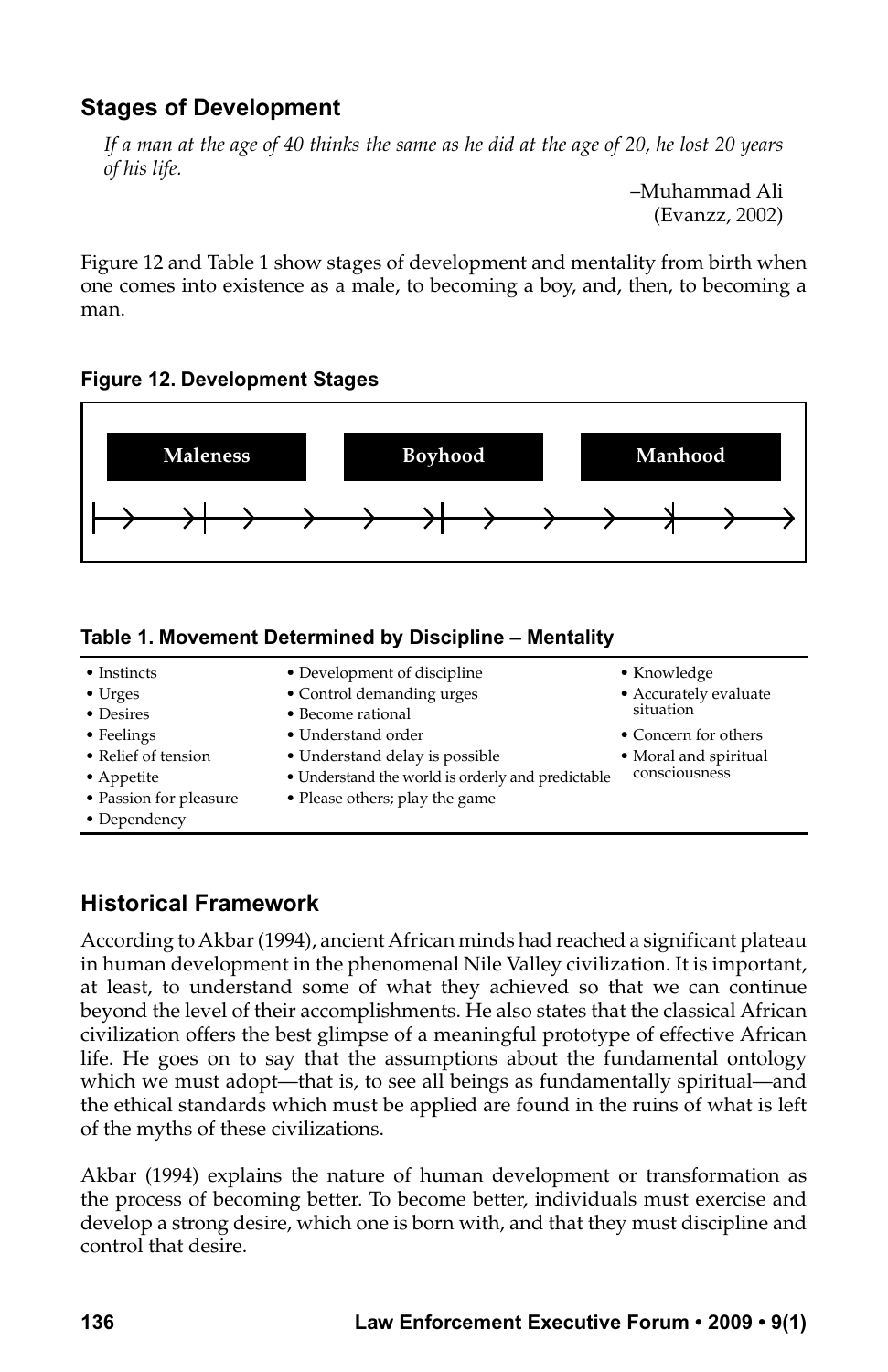The following diagram shows stages of development from maleness to manhood. According to Dr. Wade Nobles at a conference in 1995, first you *Be*, then you *Become*, then you *Become better.*



The Maleness to Manhood Transformation Model clearly defines manhood by identifying the stages of development, moving from the level of maleness to boyhood to manhood as a theoretical framework. The idea is to use an Afrocentric concept of human development, believing that it is possible to be in a continual stage of development, opposed to being limited by one's early childhood experiences. The idea was to use this concept as a model for young males living in inner cities who are at risk of being exposed to the traps of unconscious, selfdestructive behavior. According to Akbar (1991), "[W]e suggest the possibility that there is a weapon, yet undeveloped among ourselves which, if developed, could perhaps eliminate both the symptoms and the problems"(p. 1) facing our young males. Thus, this model has focused on addressing the issues of Black adolescent masculinity and anti-social behavior. According to Wilson (1991), a goodly portion of Black male violence against other Black males is the consequence of unresolved conflicts around masculinity; the resolution of what it means to be a man is a major crisis of adolescence and young adulthood under normal circumstances. How much more is this the case for the Black adolescent and young adult male under conditions of oppression? The reality of this oppression is evident in terms of African Americans being almost totally economically dependent on European Americans or what we may call economic incarceration. This is the inability to have greater opportunities for employment and economic opportunity because of total dependency on a people who can limit African-Americans choices of societal inclusion. The laws that attempted to address part of this area of concern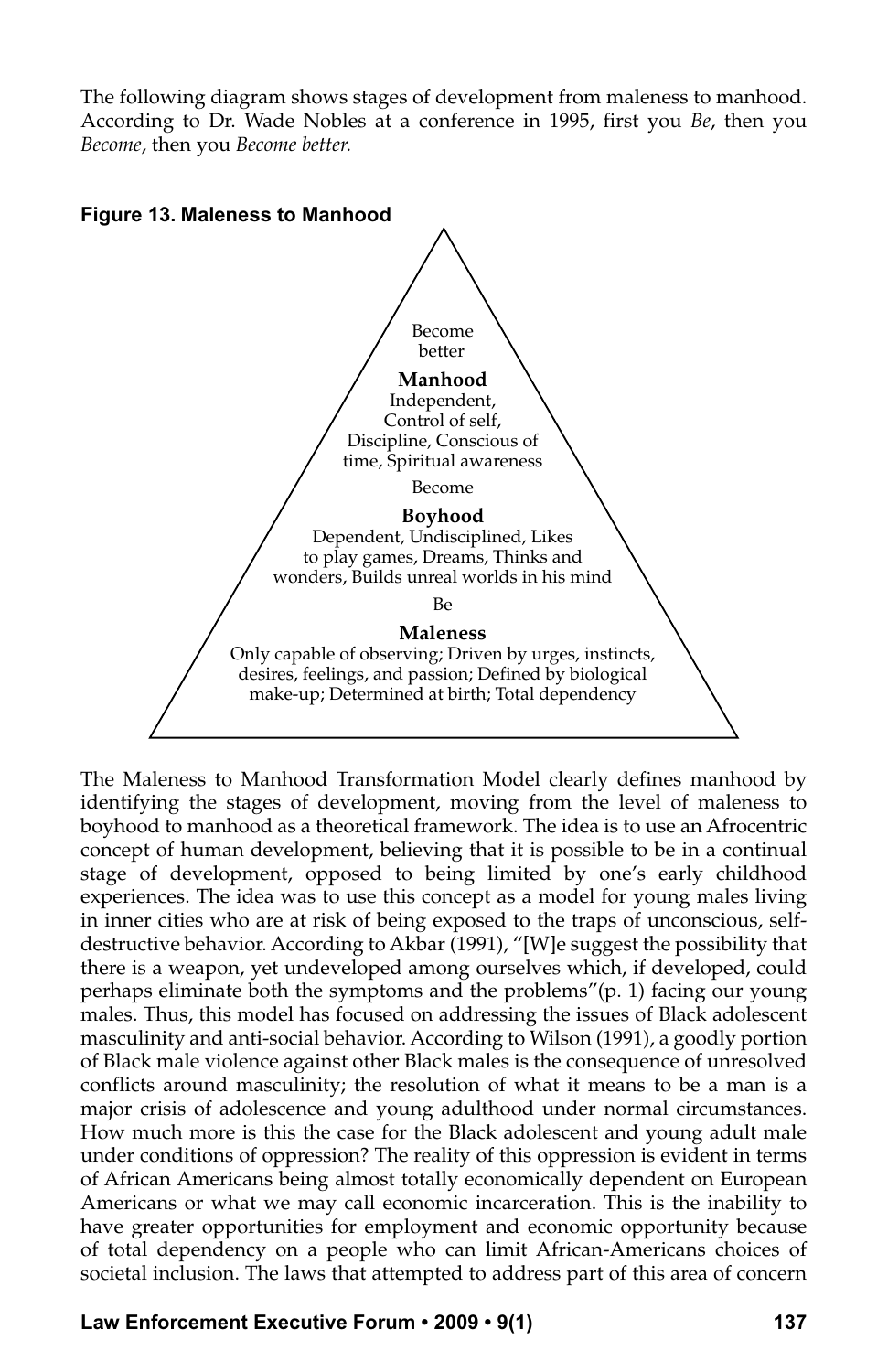were Affirmative Action laws, but European Americans dismissed this societal inclusion calling it reverse racism. This total dependency on European Americans is what African Americans are born into and have been taught to be unconcerned about—to be unconscious and unaware of the ramifications of these conditions and long-term effects.

# **You Must Be Twice as Good**

In the African-American family, it has been a common theme to teach Black children that they have to be twice as good to make it in this world. Nathan and Julia Hare (1985) explain it like this: Black parents customarily, intuitively, and routinely sought to prepare the Black child's perspective on the locus of control—"A black person has to be twice as good to get a chance. So you have to work, try, twice as hard" (p. 14). This is a good thing if the reason parents are telling children to set high standards of achievement is to be the best. In the Black family, however, the motive behind this is two-fold: (1) academic excellence and (2) because of racism. Parents are preparing children, especially Black males, to be the best because they will face economic hardship due to the three strikes against them: (1) being Black, (2) being male, and (3) being totally dependent on European-American economic opportunity. This dilemma is so dangerous, and underestimated by most, that it is not realized until ten years after they are out of high school and find out that their choices are limited. At this stage, it can be so devastating that the mental and physical effects on the body can be irreversible. Black men find themselves either in prison, in mental institutions, on drugs, alcoholic, overweight, with high blood pressure, on medication, or suicidal. For those who seem to be doing well, it is not uncommon that they reveal, despite their gifted academic background, that they aren't presently doing very well, justifying that they need a drink to put up with them white folks, forgetting that they are killing themselves with alcohol (Hare & Hare, 1985).

The effects of these conditions can and usually are interpreted by European Americans as mental disorders and mental illnesses among African Americans, especially among the Black adolescent male and young adult population. According to Kambon (1992), the Afrocentric paradigm for African personality has enabled African psychology to begin to realize the importance of broadening the context of African-American mental health to encompass those sociopolitical behavior patterns that have direct implications for the survival and affirmation of the African-American community. According to Kambon, the Male to Manhood Transformation Model allows for a new conceptualization and understanding of the psychological distortions and pathologies that are so prevalent in African-American behavior today. When we begin to address the issues of manhood training, it is imperative that we understand the multicausal explanations and manifestations of African-American mental disorders, which are demonstrated in inner-city street life; through drugs, crime, and all forms of physical violence; and through the self-destruction prevalent in African-American communities. Manhood training is imperative for Black males; we must help them to work through their present situation and prepare them for what is ahead of them. They must be aware and not fall into the trap of self-destructive behaviors that is detrimental to their survival and the survival of the community. They must be prepared to withstand all of the hardships and pain, and develop ways to cope and change the underlying problem.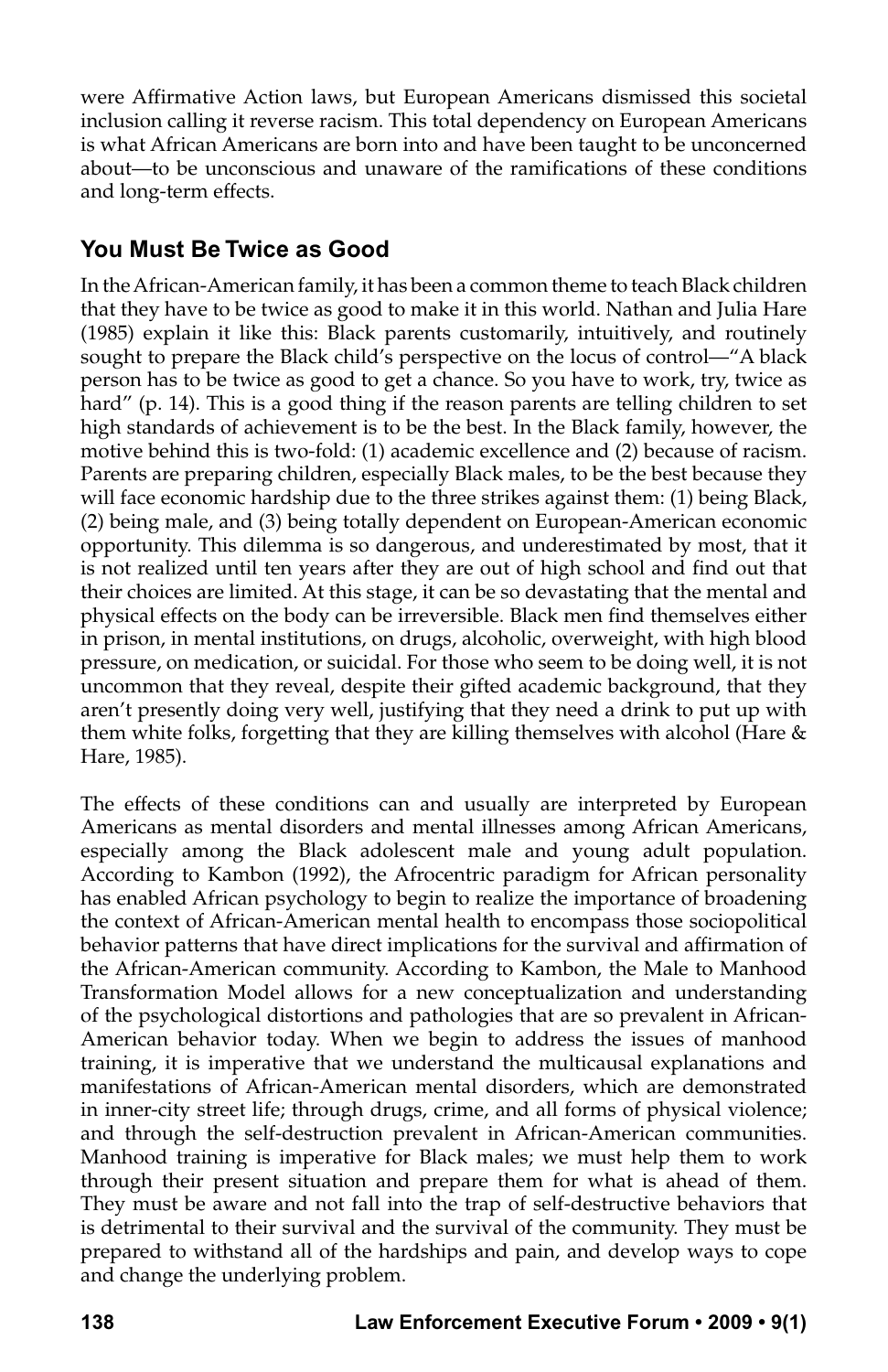The following information is from a Think Tank hosted by Tavis Smiley in 2006:

## **Facts:**

- 1. Look up the Slavery Law of 1665 (which stayed in effect until 1968) and the Maryland Doctrine of Exclusion (1638): both laws state that Blacks must be excluded from the benefits afforded Whites and that Blacks must remain noncompetitive with Whites, except in sports and entertainment.
- 2. Two White men, Bill Gates and Larry Ellison, combined have more wealth than the combined wealth of all 36 million Blacks in America. Civil Rights did not change the economic landscape or the balance of power in America.
- 3. Asians received 80% of all government minority set-aside contracts.
- 4. There are no Black-owned national cable or major network television stations. The Black woman, who owns our only Black-owned radio stations, plans to sell to White owners after hearing the deal Bob Johnson received for selling BET.
- 5. There are no Black-owned companies on the Wall Street Stock Exchange where Blacks own the majority or controlling interest of the stock.
- 6. Ninety-six percent of all Black inmates are men.
- 7. Over the next two years, 440,000 Black inmates will be released from prison. There is no place to put them as they re-enter society.
- 8. In 1860, 98% of all Blacks in America worked for White people. In 2001, 98% of all Blacks in America still work for White people [meaning only 2% of Blacks are entrepreneurs].
- 9. In 1860, Blacks in America had a combined net worth of one half a percentage point. Guess what, in 2001, after Civil Rights, Jesse Jackson, Oprah, Shaq, the NAACP, and the Urban League, our combined net worth is half a percentage point.
- 10. The last week of April 2003, in Washington, DC, Black teenagers were arrested and booked for eating McDonald's on the metro subway. Cops cited the recent 5-4 Court decision as the permission they required to arrest lawbreakers even for minor offenses.
- 11. Sixty-seven percent of all hate crimes in America are against Blacks.

Hare and Hare (1985) state that most statistics today confirm the popular awareness of an acute Black male decimation from homicide, crime, mental illness, addiction, and just about every source imaginable, consequent and leading to socioeconomic insufficiency. They go on to say that the Black male is hampered in his performance of his role and, accordingly, loses and misses a certain sense of purpose, function, personal importance, and family and group commitment. We must address this systemic issue and utilize the Male to Manhood Transformation Model to become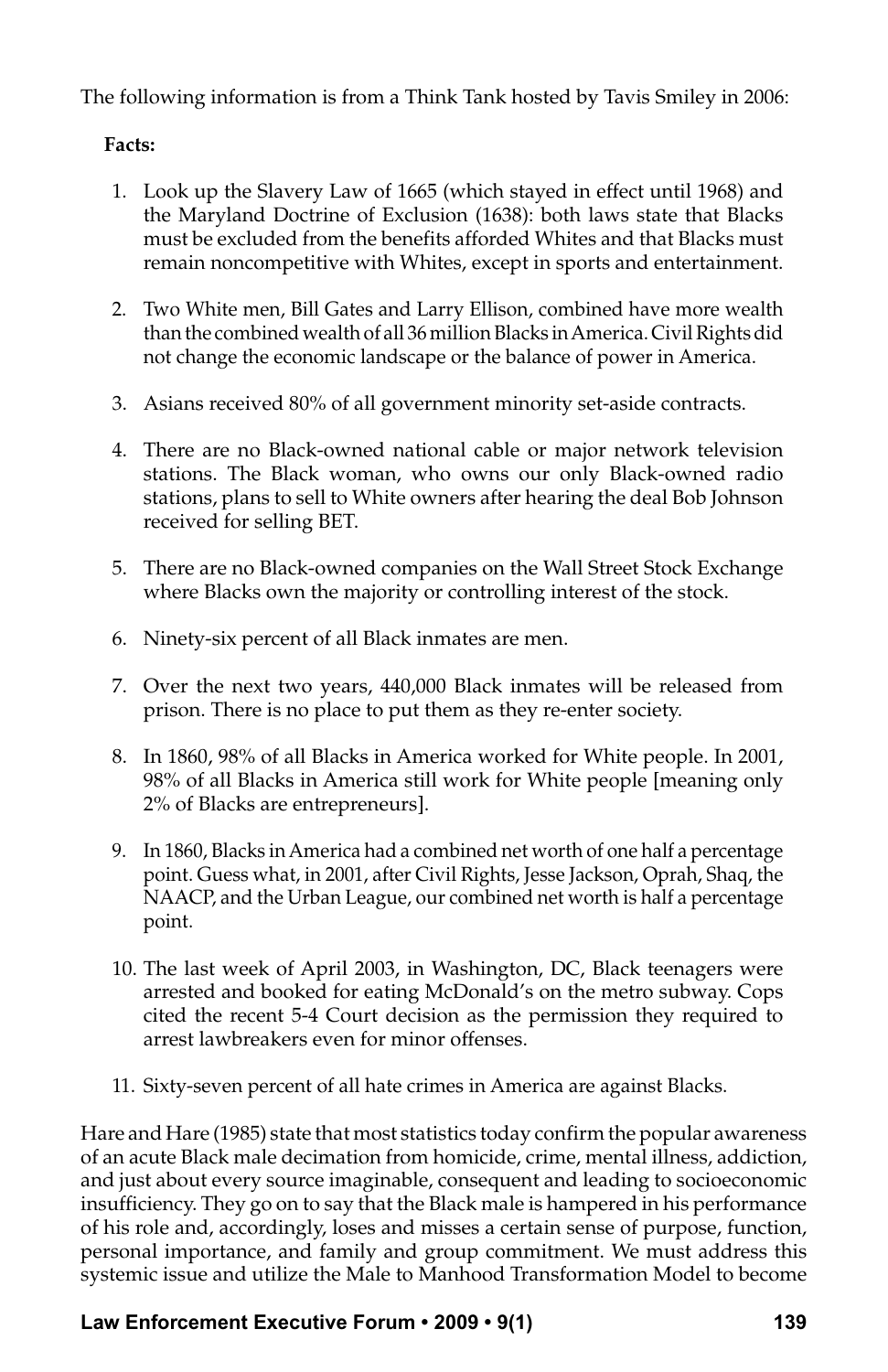aware and to understand the Black male survival thrust and the multicausal approach to addressing this devastation, which, if not addressed, will result in inhuman and catastrophic results.

## **Figure 14**



*The night was made for rest and sleep For winds that softly sigh; It was not made for grief and tears; So then why do I cry?*

**Figure 15. If the first sign of spring is the swallow, then the first sign of maturity is pride. We gulp when we realize there are few choices in life that are clear.**

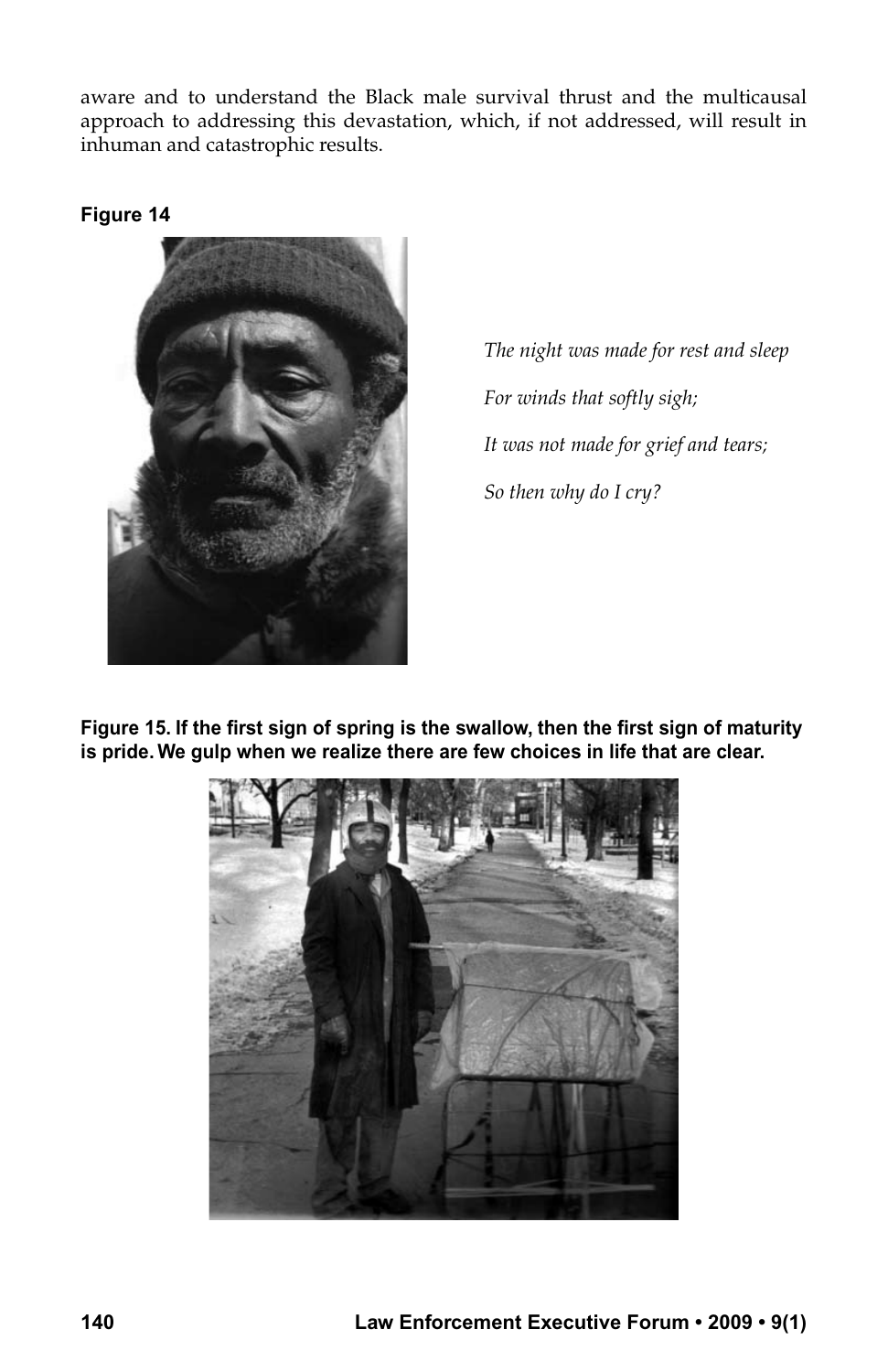**Figure 16. The Maleness to Manhood Transformation Model attempts to facilitate the transformation process through human and spiritual development.**

**Be not** conformed to this world: but be ve transformed by the renewing of your mind, that ye may prove what is that good, and acceptable, and perfect, will of God. Romans 12:2

# **A Biblical Framework**

From a biblical context, according to the the book of Joshua, Chapter 5, Verses 1-9, as published in the *Life Recovery Bible* (Arterburn & Stoop, 1992),

When the nations west of the Jordan River, the Amorites and Canaanites who lived along the Mediterranean coast, heard that the Lord had dried up the Jordan River so the people of Israel could cross, their courage melted away completely and they were paralyzed with fear. The Lord then told Joshua to set aside a day to circumcise the entire male population of Israel (this was the second time in Israel's history that this was done). The Lord instructed them to manufacture flint knives for this purpose. The place where the circumcision rite took place was named, "The Hill of the Foreskins." The reason for this second circumcision ceremony was that although when Israel left Egypt all of the men who had been old enough to bear arms had been circumcised, that entire generation had died during the year in the wilderness, and none of the boys born since that time had been circumcised. For the nation of Israel had traveled back and forth across the wilderness for forty years until all of the men who had been old enough to bear arms when they left Egypt were dead; they had not obeyed the Lord, and he vowed that he wouldn't let them enter the land he had promised to Israel—a land that "flowed with milk and honey." So now Joshua circumcised their children—the men who had grown up to take their fathers' places. And the Lord said to Joshua, "Today I have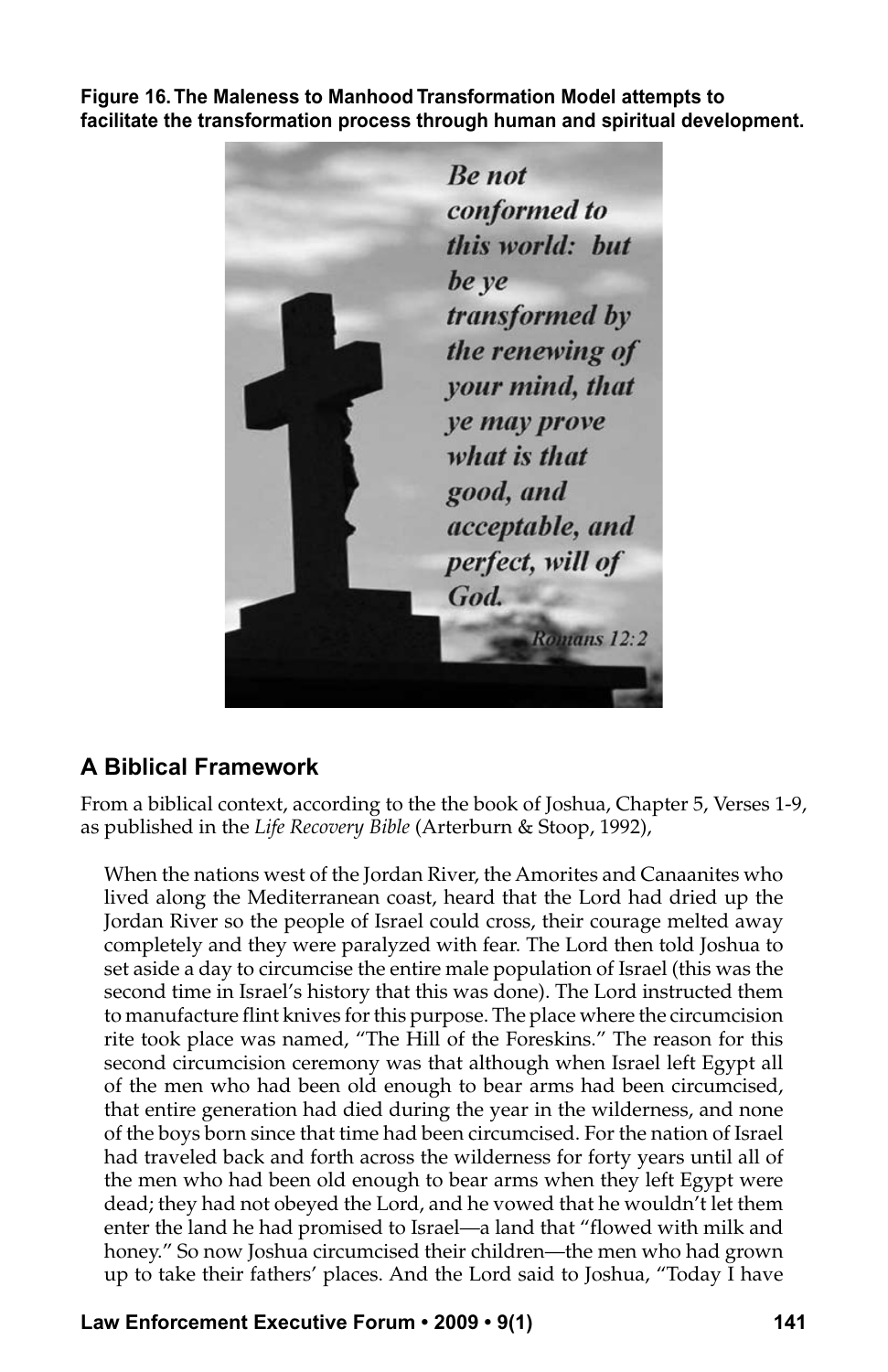ended your shame of not being circumcised." So the place where this was done was called Gilgal (meaning, "To end"), and is still called that today. After the ceremony, the entire nation rested in camp until the raw flesh of their wounds had been healed.



## **Figure 17. Prayer and Unity Circle**

The purpose of this biblical analogy is to look at Joshua's act of obedience to circumcise all the males among them. God took away their shame when they submitted to the painful act of circumcision. Fortunately, we do not have to go through a physical cutting to be rid of our shame. But we do have to go through the painful process of acknowledging our failures and allowing God to remove the shame from us. The process can be so painful that we are tempted to deny our shame rather than to allow God to remove it.

The Male to Manhood Transformation Model is a process which helps to develop young boys into responsible young men. Although painful, the community must implement an approach and work continuously toward making our situation better. The purpose of this model is to advocate and provide community resources, often family support, and facilitate individual development.

# **American Culture's Stages of Development: Milestones**

The Male to Manhood Transformation Model attempts to identify the stages of development which are used to enhance the participant's life and purpose. In the absence of supportive fathers and manhood training, the male is left to discover meaning in life through a culture of meaningless milestone events. As stated earlier, the resolution of what it means to be a man is a major crisis of adolescence and young adulthood under normal circumstances, and it is much more so under conditions of oppression. The goal of this model is to develop the mind along with survival skills for Africans in America. America identifies milestones within the culture, but if these are not enhanced with meaning and purpose, adolescents can be left with a distorted view of milestones and achievement. For example, there are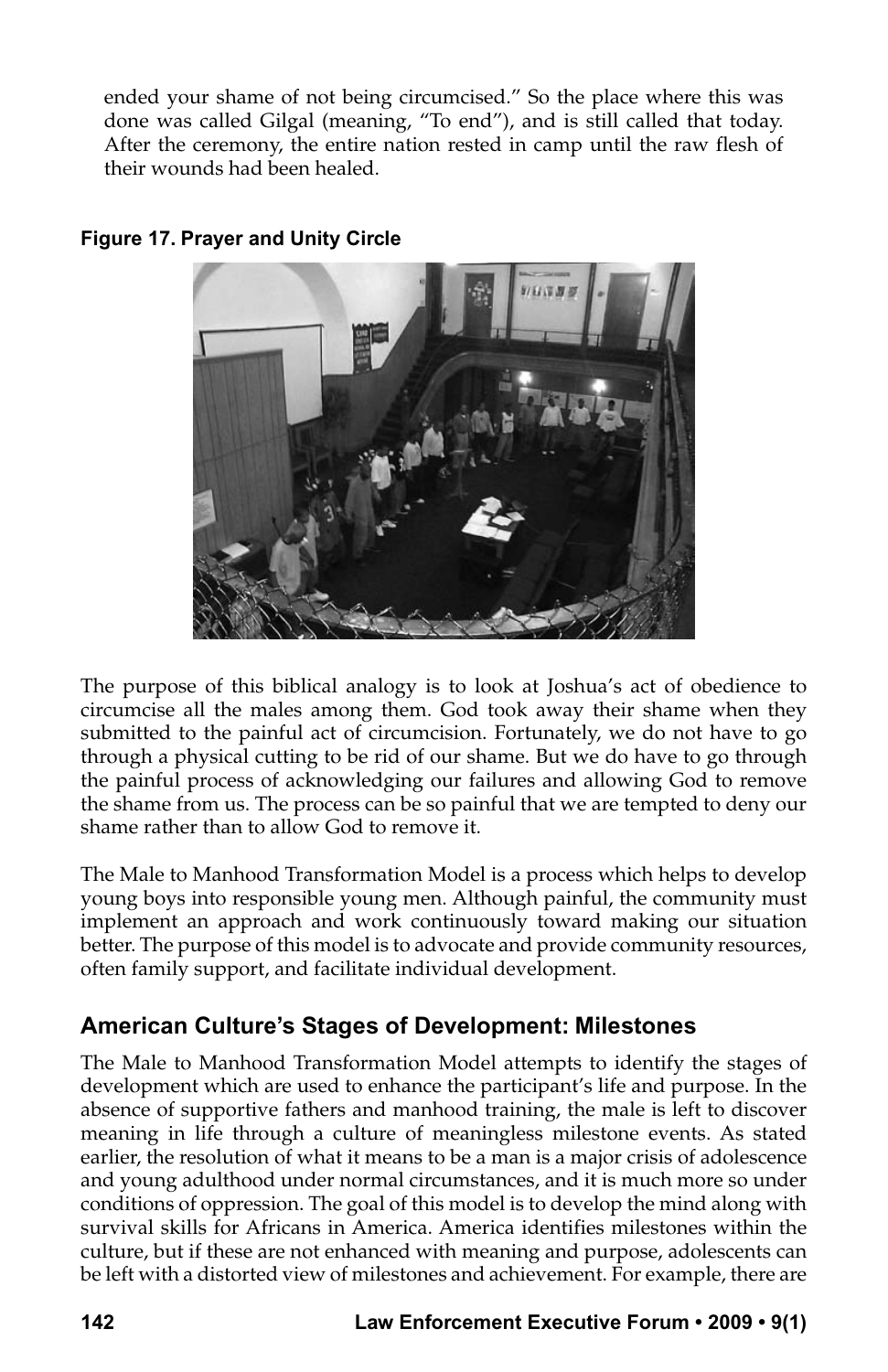events in American culture that are milestones which are celebrated that represent growth and development such as baby showers, first birthday party, kindergarten, first day in school, entering first grade, report card, graduating to middle school (party), becoming a teenager (party), entering high school, 16th birthday party, more birthday parties, driver's license, graduating from high school (cookout), 18th birthday party, entering college, 21st birthday, (you're a man, son), first drink of alcohol, graduating from college, 50 years old, over the hill party, retirement party, and the home-going service (funeral). As you can see, these are celebrations in American culture without much meaning or purpose. However, if one belongs to a church, religious, or spiritual group, certain events take on more meaning such as being baptized, being ordained, or being given an assigned position in the church. These are events that count as milestones, and the person is recognized for achieving his or her goal.

# **African-Centered Transformation Rites and Development**

According to Kambon (1992), the following are African-Centered Lifecycle Rituals:

- • *Recognition of Conception Ceremonial Rites:* Three months pregnant, focus on recognition of special gift, life, anticipation of new life
- • *Naming Ceremony:* Recognition of new life, shortly after birth, giving of a name
- • *Childhood Ceremony, 3 to 8:* Role expectation, personal qualities, and skills
- *Adolescence Passage, 9 to 17:* Focus on more substantive participation
- • *Adulthood Rite, 18 to 39:* Focus on parenting, responsibility for mentoring, apprenticing younger members
- • *Middle-Age Rite, 40 to 59:* Focus on taking on critical responsibilities of leadership and mentoring younger members of community
- • *Elevation to Eldership Rite, 60 to 70:* Special authority privileges, obligations, and responsibilities; wise counsel for the community
- *Physical Death: Funeral, home-going services, legacy*

These are examples of the stages of development and expectations of the community member. The purpose of the Maleness to Manhood Transformation Model is to facilitate these stages of growth for young men.



## **Figure 18. Young Men Using Computer Lab at the Local Church**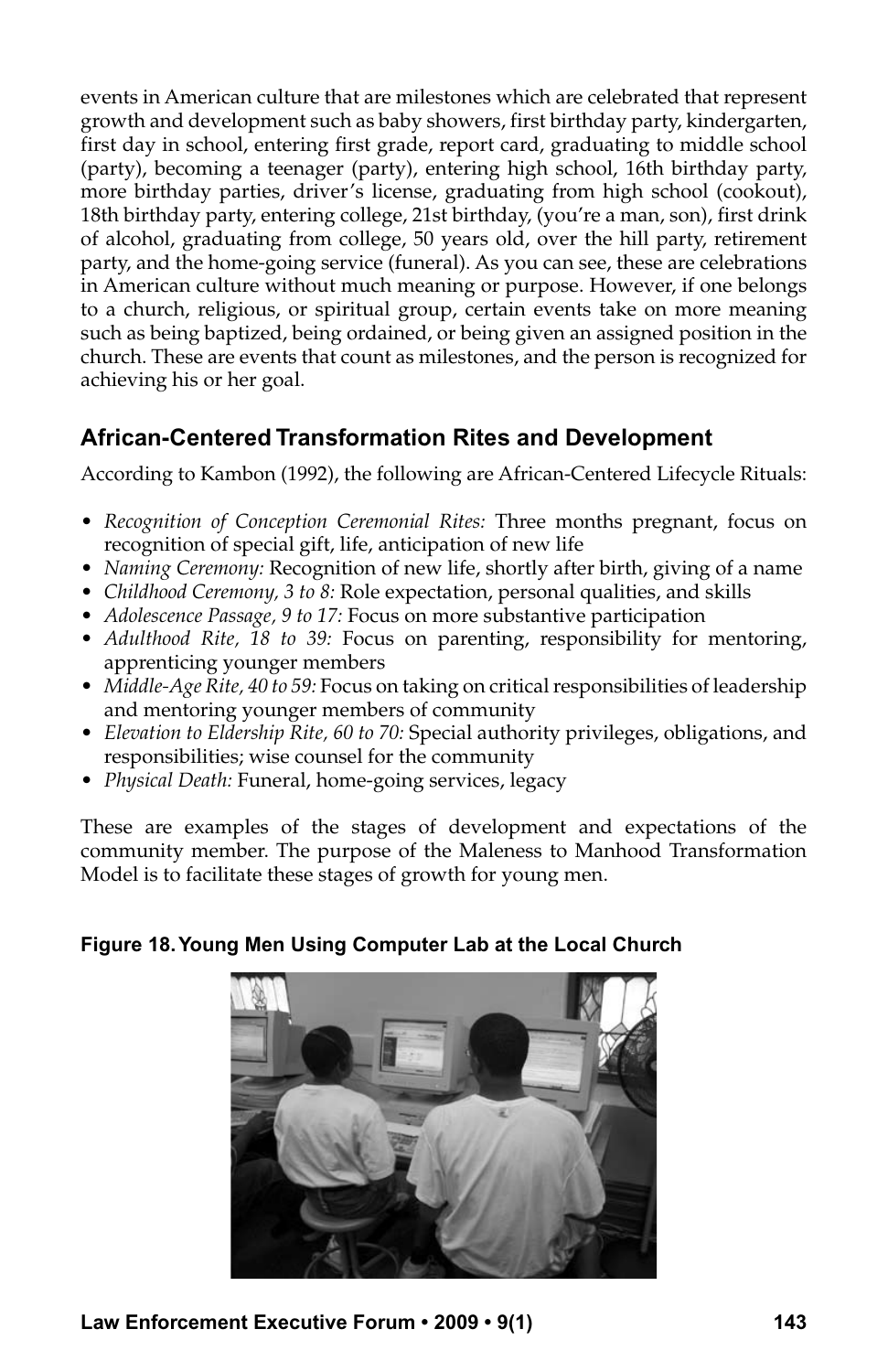# **Transformation Model Core Domains**

Perkins (1989) states that during adolescence, all young men are undergoing an important stage in their social development. It is a stage that begins to prepare young men for adulthood. During this period, the Male to Manhood Transformation Model activities will help young men become responsible, caring adults. Perkins outlines the following core components for individual development and transformation:

- • *Manhood Training:* A person does not become a man simply because of his age and physical development. Becoming a man is an educational process that can best be learned by emulating men who have become positive role models for youth. As the young men grow older, they must follow their parents' example and the example of other positive men in the community. The Maleness to Manhood Transformation Model (see Appendix) provides manhood training with mentors, offers learning topics, advocates for resources, and encourages and supports youth effort.
- • *Spiritual Enrichment:* People of African descent are very spiritual. African Americans generally have deep feelings about religion and having a relationship with God. This means encouraging the desire to do God's will.
- • *Cultural Enrichment:* Young men should have a knowledge and appreciation of their own culture to help them know who they are and in order to appreciate the greatness of Africans and the African-American people. This component also focuses on African-centered thinking to help the youth to understand the multicausal issues surrounding African Americans' unique problems and solutions.
- • *Educational Reinforcement:* Young men should receive help from a counsel of elders, adults, and supportive family members so that they can perform to the best of their ability. The Maleness to Manhood Transformation Model promotes the importance of an education.
- • *Financial Management:* If the young men are counseled on how to use money properly, it can help them spend money appropriately. This component also focuses on the dilemma of most African Americans who are economically incarcerated and are totally dependent on European Americans for economic opportunity.
- • *Sex Education:* When young men understand its true function and use it properly, it can help them become responsible, caring people.
- • *Physical Fitness:* Young men can become productive people if they stay physically fit.
- *Health Maintenance:* Young men must know that eating the correct food is important to helping them become strong, healthy, energetic individuals.

According to Perkins (1989), to develop Black adolescent males, they should know that they are special people who represent the future for all people of African descent. Therefore, it is important that each young man prepares himself today, so he can best meet the challenges he will face tomorrow.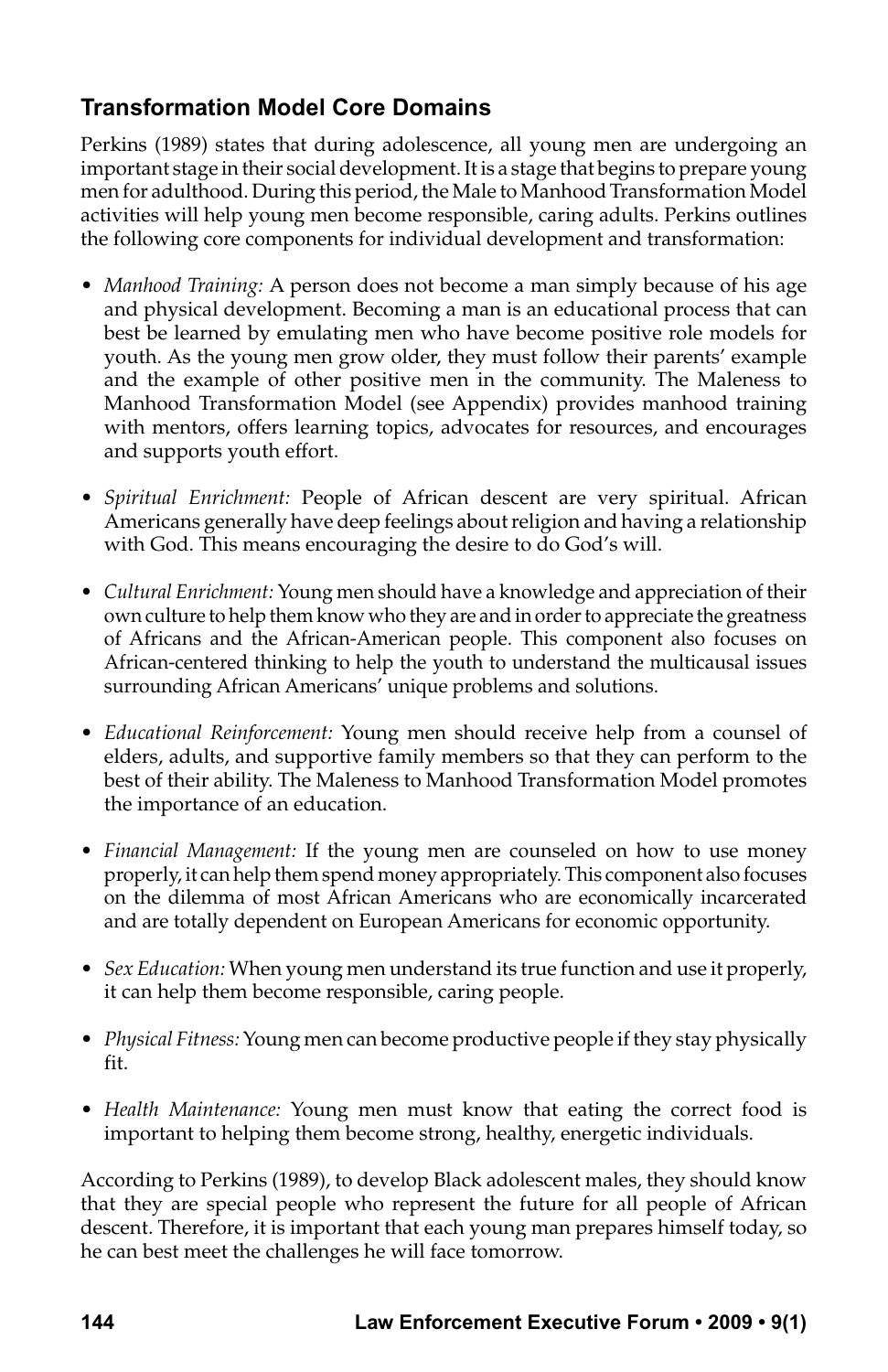## **Figure 20. Practical Manhood Training**



**Figure 21. Providing Atmosphere and Resources** 



# **35 Tenets to Manhood**

The Maleness to Manhood Transformation Model teaches youth to the following:

- 1. Always be true to yourself.
- 2. Love, appreciate, and believe in yourself and your brothers.
- 3. Love, appreciate, and respect women.
- 4. Love, appreciate, and respect others.
- 5. Serve as a positive role model for youth.
- 6. Discipline yourself spiritually, mentally, and physically.
- 7. Minimize material needs, wants, and possessions.
- 8. Develop character and morality.
- 9. Love and challenge life.
- 10. Labor for family.
- 11. Master communication.
- 12. Be proactive.
- 13. Study your history.
- 14. Correct mistakes.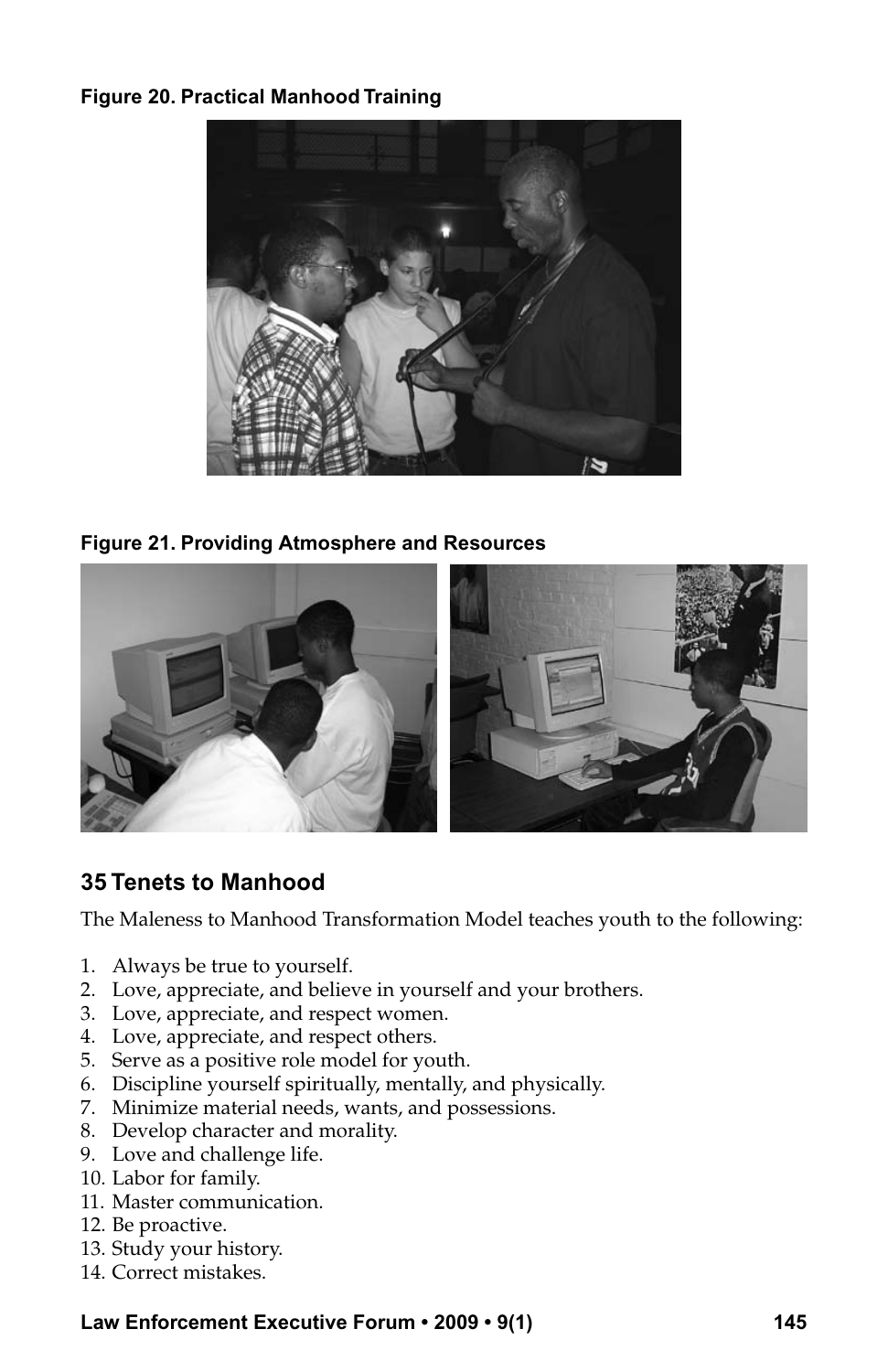- 15. Be a problem solver.
- 16. Develop analytical skills.
- 17. Treat your mind and body properly.
- 18. Strive for human perfection.
- 19. Strive to be a good husband.
- 20. Strive to be a good father.
- 21. Promote family.
- 22. Generate positive energy.
- 23. Defend and protect yourself and others.
- 24. Be conscious of your enemy.
- 25. Be proud of your heritage and ancestry.
- 26. Give constructive criticism.
- 27. Be accountable for your actions.
- 28. Be loyal to your family.
- 29. Live by truth.
- 30. Maintain responsibility in your life.
- 31. Respect elders.
- 32. Develop substantial relationships.
- 33. Be courteous to others.
- 34. Treat your body like a temple.
- 35. Work to control your destiny.

This transformation process moves from carnal minded to spiritual awakening. The renewing of the mind is a spiritual awakening that gives power over prior situations. When men begin to understand the process of transformation, then they will be able to transform the minds of our youth. This process is about speaking life into our youth—giving a sense of hope to the hopeless, moving from chaos to order, making houses homes, and changing a concept into a model and ideas into reality.

Dr. Akbar's (1991) Maleness to Manhood Transformation Model addresses specific issues surrounding Black adolescent male development, but it is universal in that its overall purpose is to encourage and guide people to become productive members of their family, community, and society as a whole.

#### **Figure 22. Productive Work**

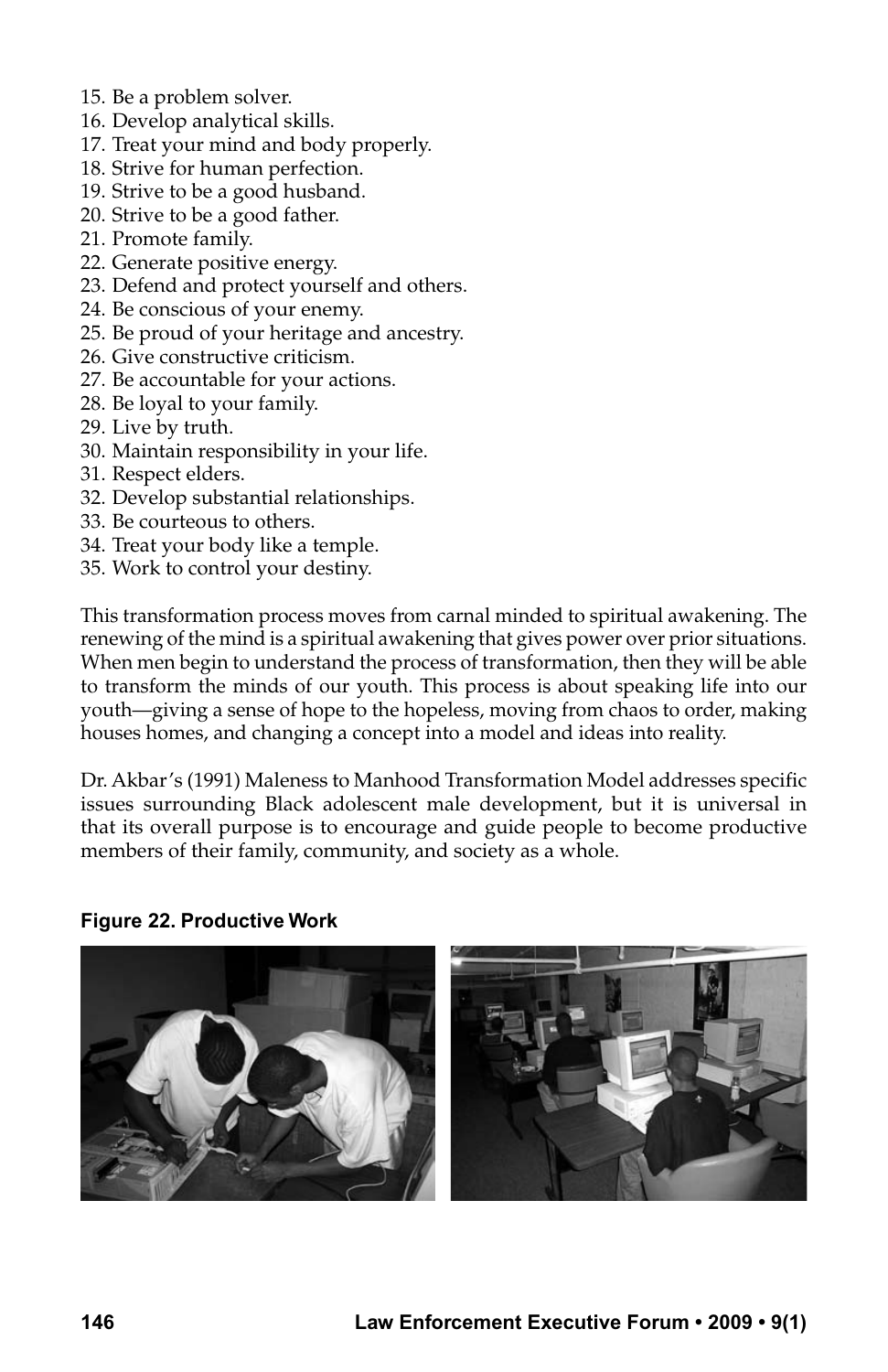## **References**

- Akbar, N. (1991). *Visions for black men.* Tallahassee, FL: Mind Productions & Associates, Inc.
- Akbar, N. (1994). *Light from ancient Africa.* Tallahassee, FL: Mind Productions & Associates, Inc.
- Arterburn, D., & Stoop, D. (1992). *Life recovery bible.* Wheaton, IL: Tyndale House Publishers, Inc.
- Disproportioned Minority Committee Conference. (2004). *Youth survey.* Pittsburgh: Allegheny County Juvenile Court.
- Evanzz, K. (2002). *"I am the greatest" quotes Muhammad Ali*. Kansas City, MO: Andrews McMeel Publishing.
- Hare, N., & Hare, J. (1985). *Bringing the black boy to manhood.* San Francisco: Black Think Tank.
- Hughes, L. (1996). *The dream keeper and other poems*. New York: Random House Childrens Books.
- Kambon, K. (1992). *African personality in America.* Tallahassee, FL: Nubian Nation Publications.
- Perkins, E. (1989). *Afrocentric self inventory & discovery.* Chicago: Third World Press.
- Smiley, T. (2006). *The think tank*. Retrieved February 9, 2009, from www.blacknetwork.com/thinktank.htm.
- Toby, J. (1966). Violence and the masculine idea: Some qualitative data. *Annals of the American Academy of Political and Social Science, 364*, 19-27.
- Wilson, A. (1991). *Understanding black adolescent violence.* Brooklyn, NY: Afrikan World InfoSystem.
- Wilson, A. (1993). *Black on black violence*. Brooklyn, NY: Afrikan World InfoSystem.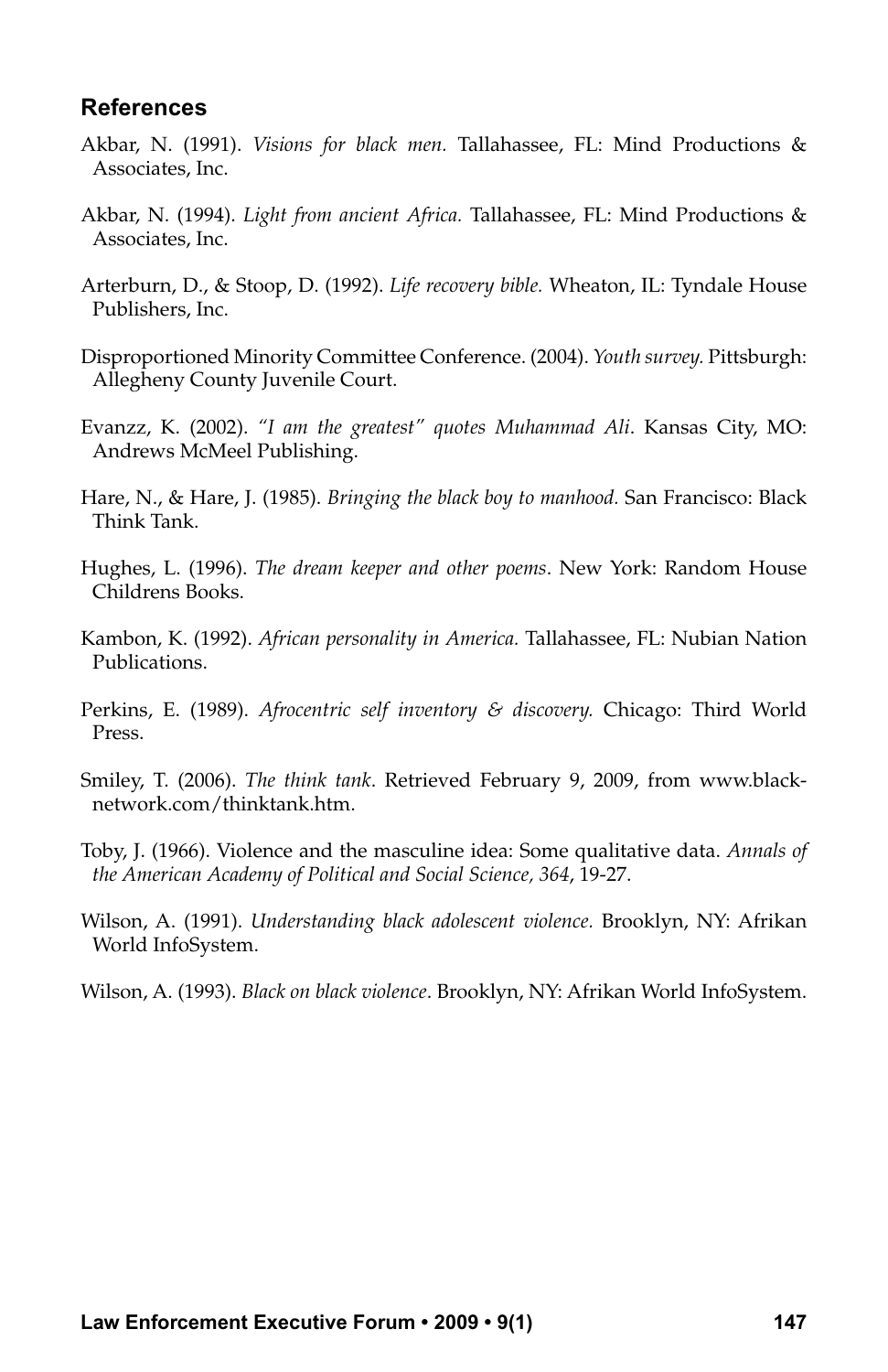# **Appendix**



**Maleness to Manhood Leadership Initiative** 

What is the purpose of the weekly **Maleness to Manhood** Leadership **Initiative Sessions?**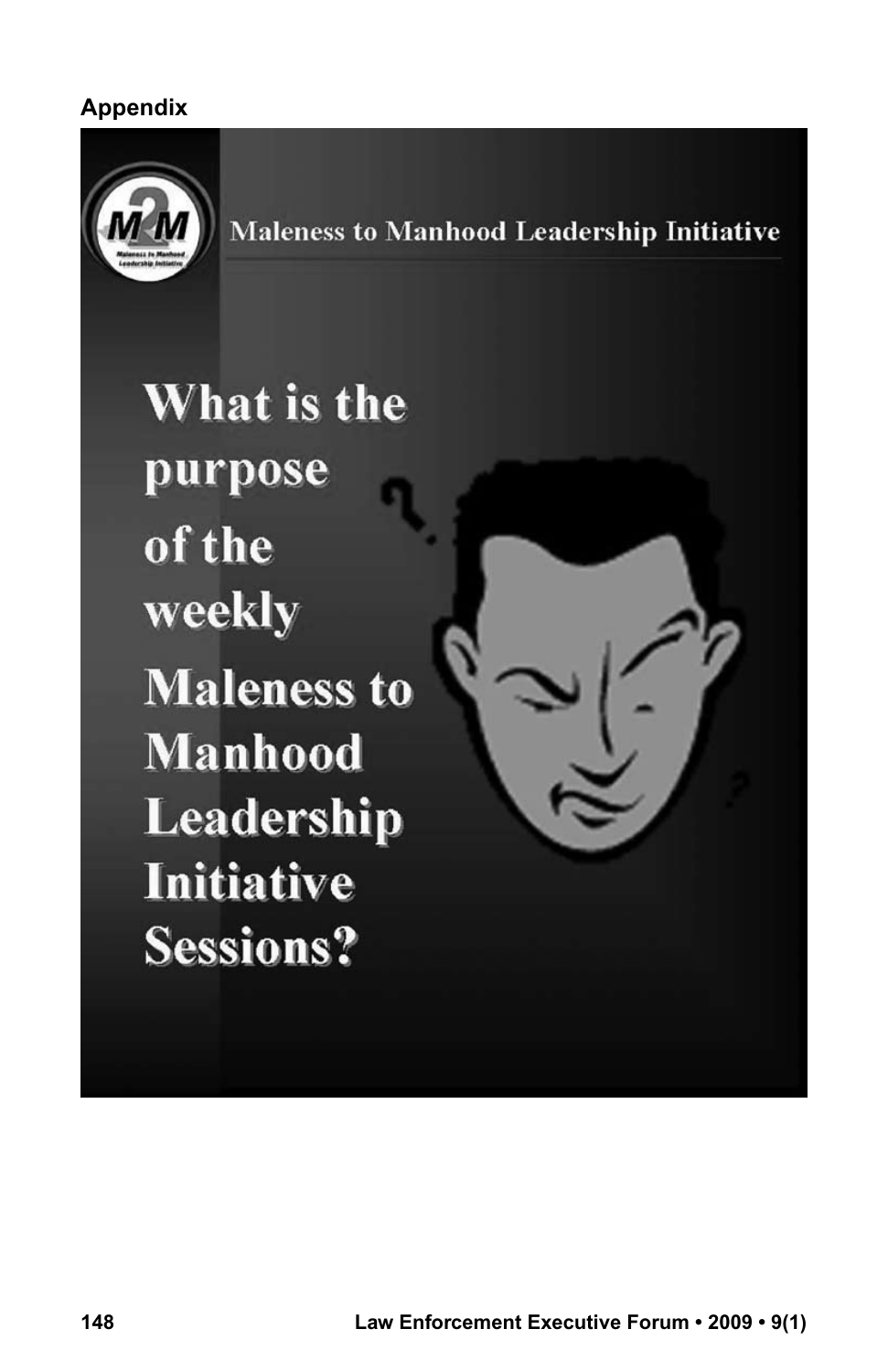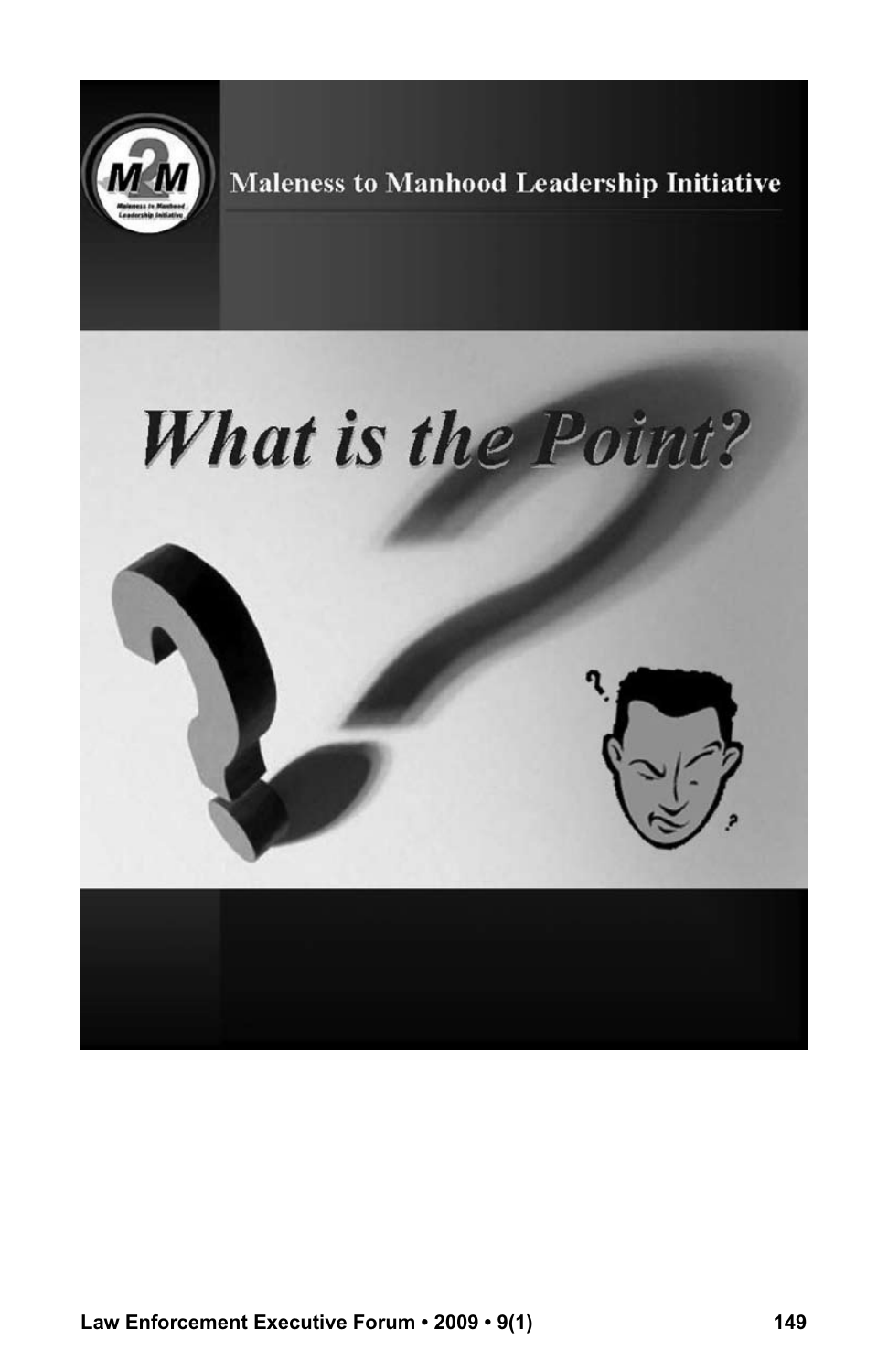

**Maleness to Manhood Leadership Initiative** 

 $\forall$  The biggest problems facing the black community are:

- **★ Black males have the highest school** drop-out rates in Pennsylvania...
- $\forall$  ... highest rate of incarceration...
- ∀ ...lowest rate of college attendance.
- $\forall$  ... highest rate of unemployment.
- **▼** ... highest rate of father absenteeism in the household.
- **∀** …highest rate of negative images and stereotypes.
- $\forall$  ... lowest rate of church attendance.
- $\forall$  ... lowest rate of business ownership.
- $\forall$  ... highest rate of violence.
- **∀** …highest rate of black on Black crime.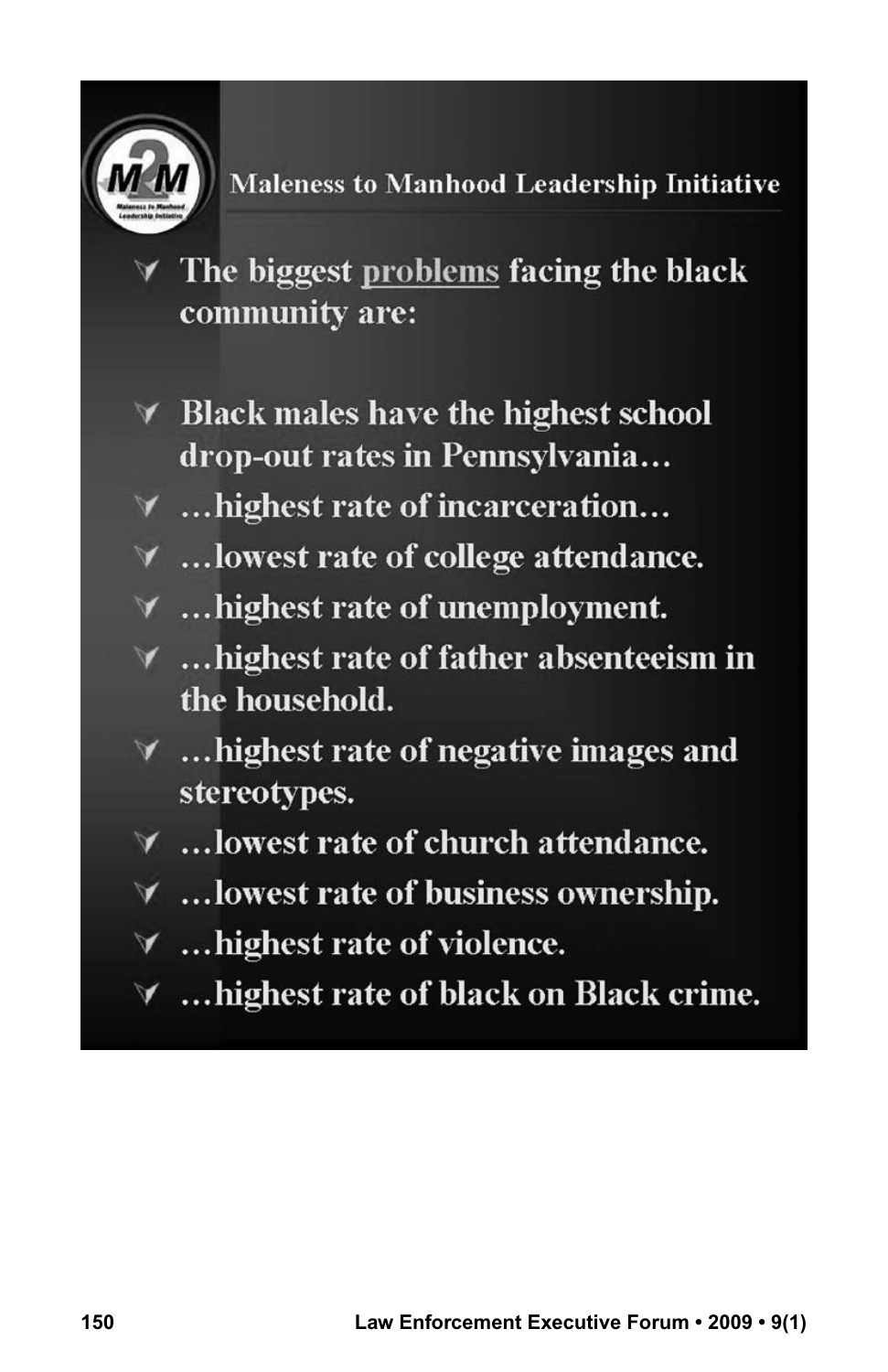

Maleness to Manhood Leadership Initiative

 $\triangleright$  The solutions to the problems facing the black community are:

 $\checkmark$  Understanding your situation.

 $\checkmark$  Understand the overall problem.

- $\checkmark$  Ask yourself the question, "Who Am I? Am I Really Who I Think I Am?, and Am I All That I Ought To  $Be<sup>2</sup>$
- $\checkmark$  Learn how to surround yourself with good people.
- $\checkmark$  Surround yourself with people who can help you, act as your support system, and who can provide opportunities.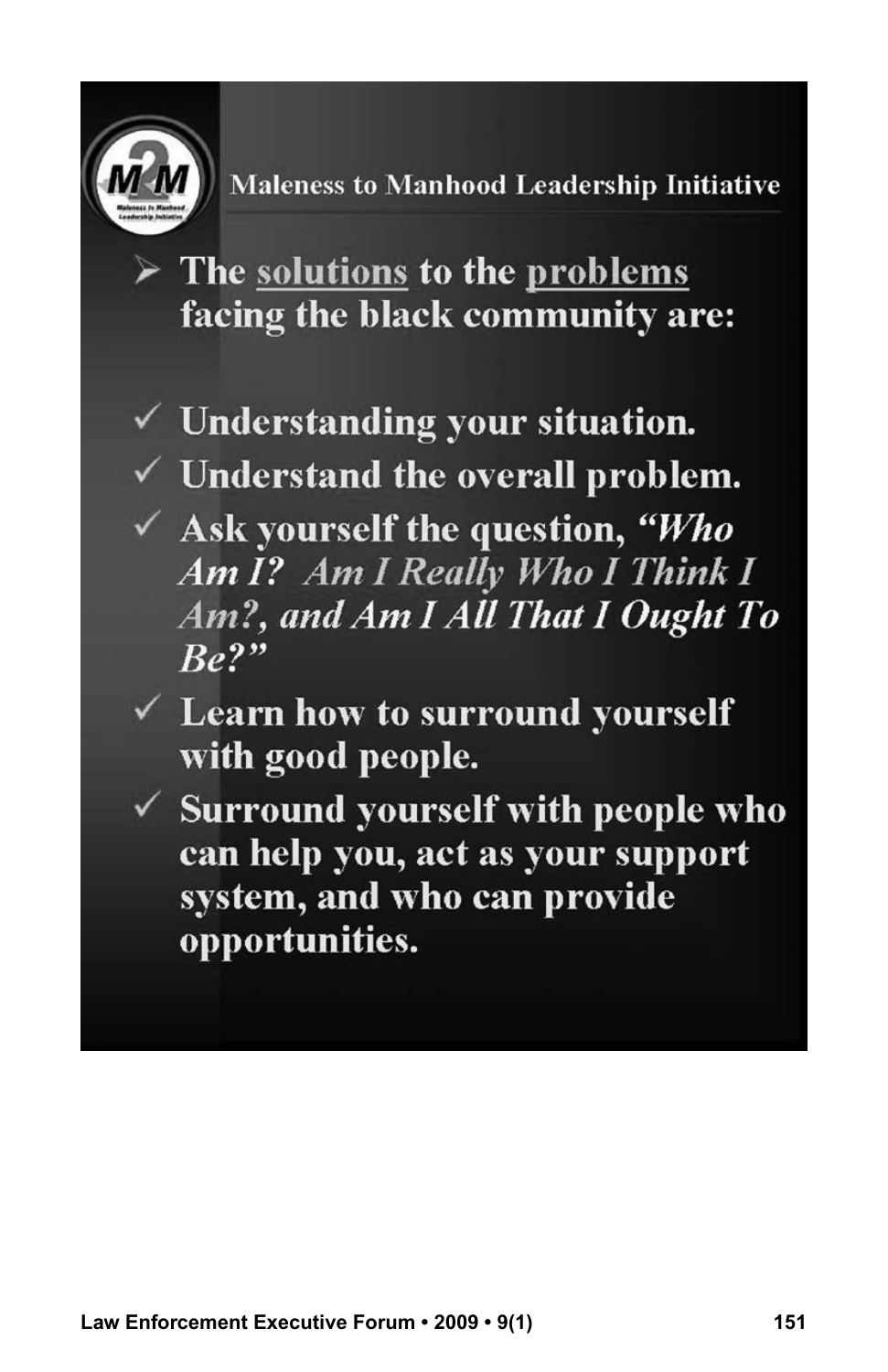

- $\triangleright$  Understand and assess S.W.O.T.
	- Strengths
	- $-$  Weaknesses
	- $-$  Opportunities
	- Threats
- $\triangleright$  Understand the importance of having a plan.
- $\triangleright$  Understand that this is a sense of urgency.
- $\triangleright$  Understand that no one is excluded from this dilemma.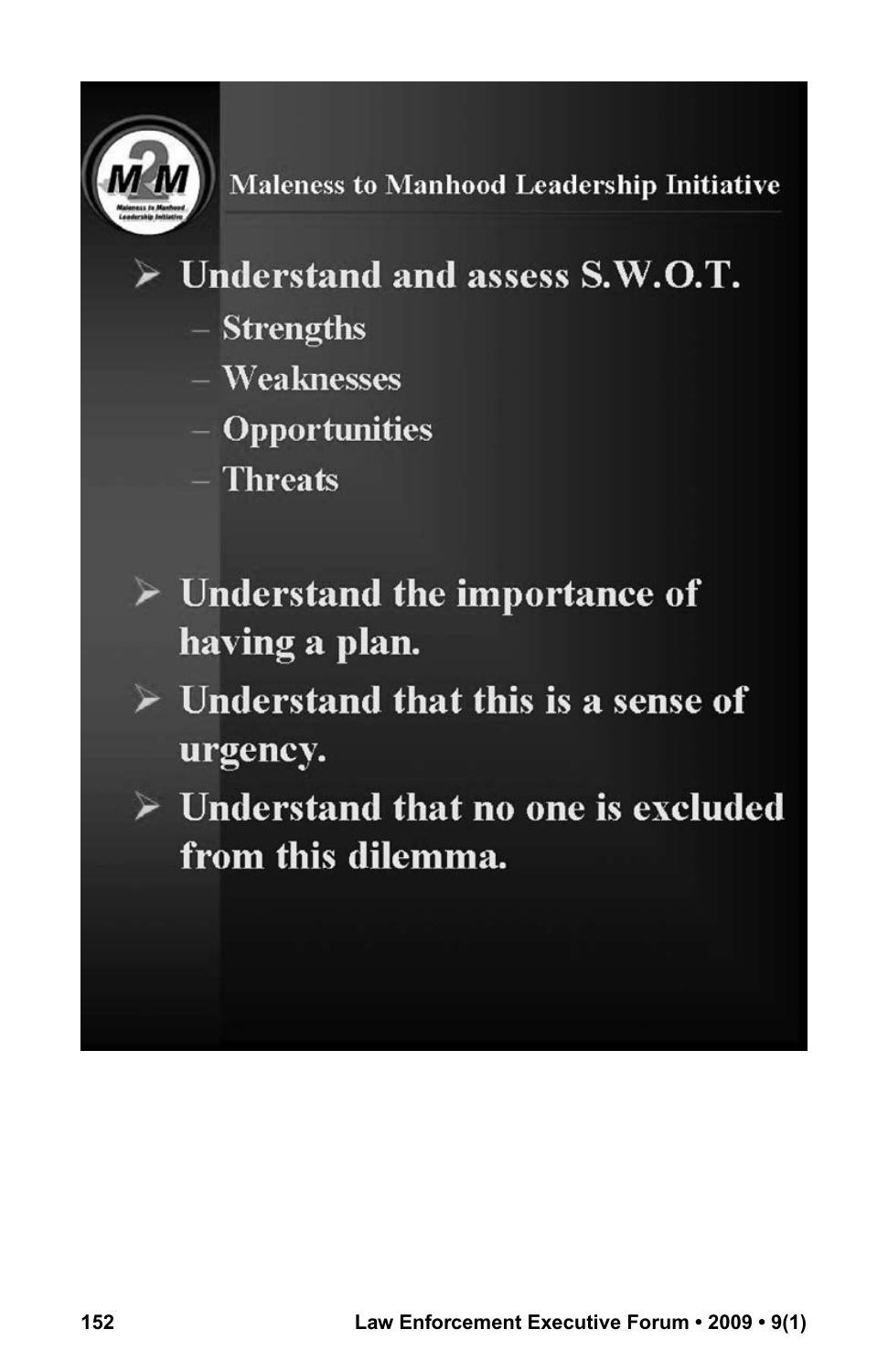

Maleness to Manhood Leadership Initiative

- $\triangleright$  Maleness to Manhood believes that with our intervention, we can make a difference.
- $\triangleright$  We believe that the church can make a difference.
- $\triangleright$  We believe that the young men can be redirected and positively guided.
- $\triangleright$  We believe that the black male jail population can be decreased.
- $\triangleright$  We believe that we can help our young men improve their educational needs.
- $\triangleright$  We believe that our young men need support, exposure to career opportunities and a vision for the future.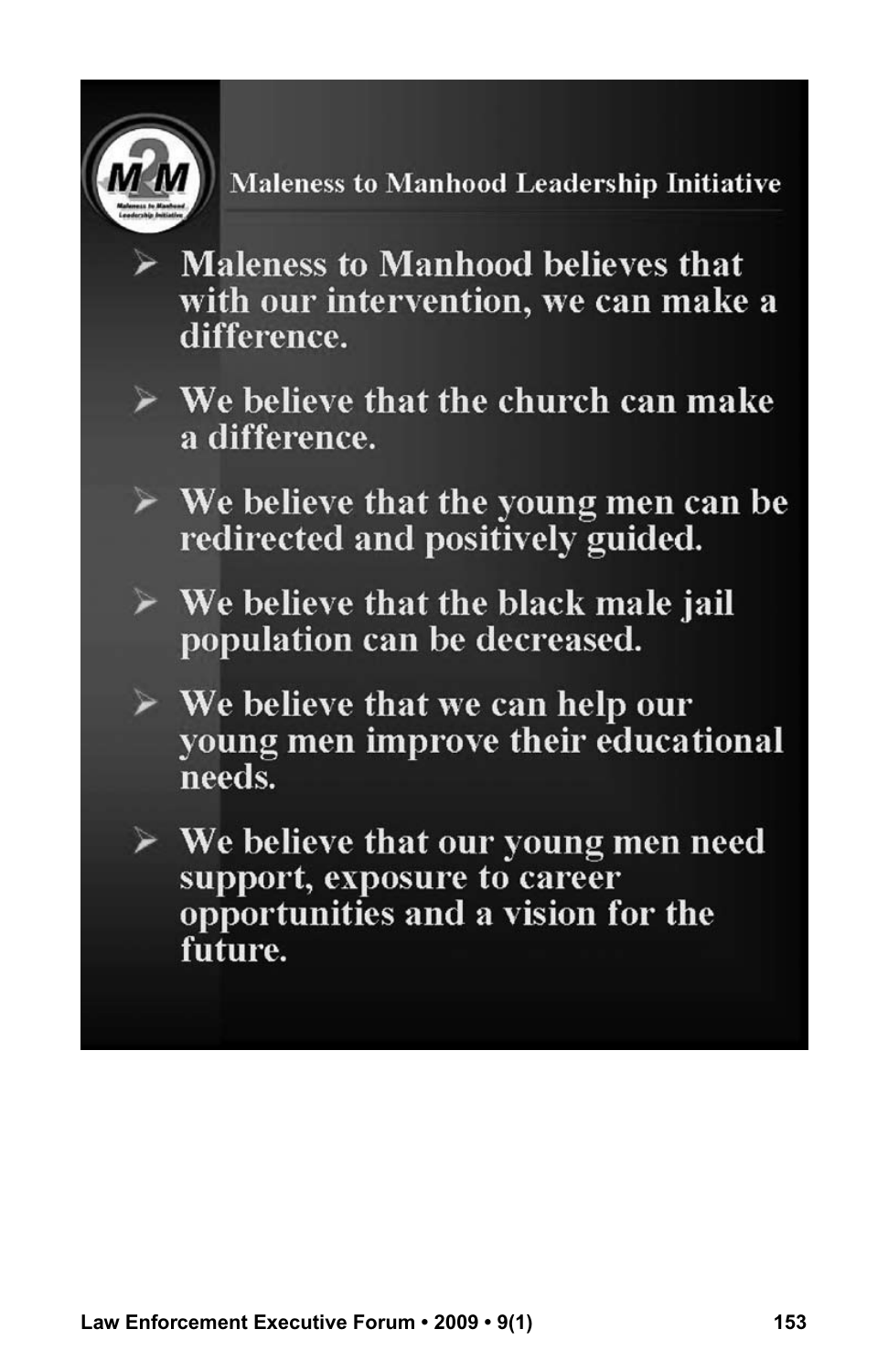